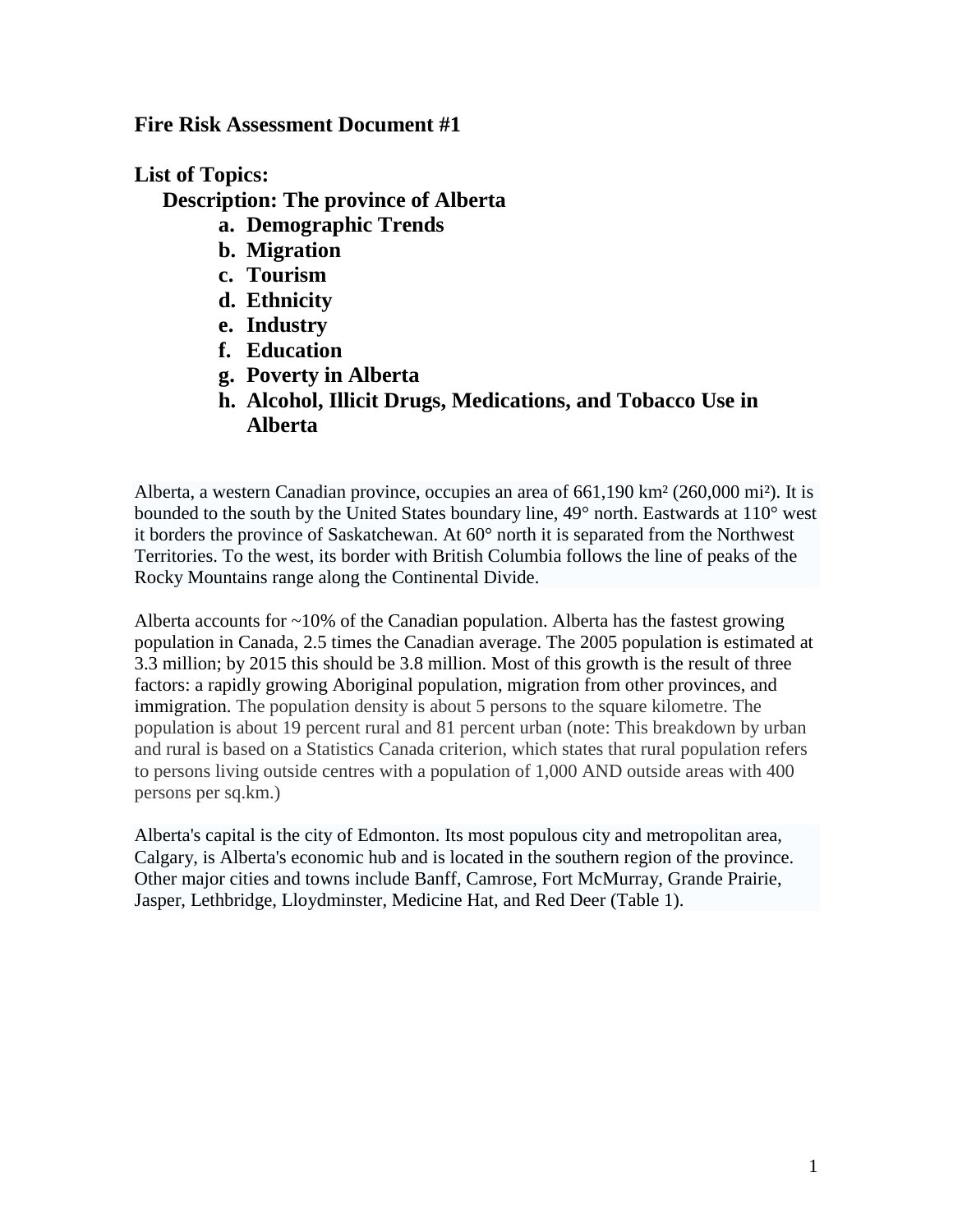| <b>Census Metropolitan Areas:</b>               | 2005              | 2001    | 1996    |
|-------------------------------------------------|-------------------|---------|---------|
| Calgary CMA                                     | 1,037,100 976,800 |         | 821,628 |
| <b>Edmonton CMA</b>                             | 1,001,500 961,500 |         | 862,597 |
| <b>Cities (10 Largest):</b>                     |                   |         |         |
| Calgary                                         | 956,078           | 878,866 | 768,082 |
| Edmonton                                        | 712,391           | 666,104 | 616,306 |
| <b>Red Deer</b>                                 | 79,082            | 67,707  | 60,080  |
| Lethbridge                                      | 77,202            | 67,374  | 63,053  |
| St. Albert                                      | 56,318            | 53,081  | 46,888  |
| Medicine Hat                                    | 56,048            | 51,249  | 46,783  |
| <b>Grande Prairie</b>                           | 44,631            | 36,983  | 31,353  |
| Airdrie                                         | 27,069            | 20,382  | 15,946  |
| <b>Spruce Grove</b>                             | 18,405            | 15,983  | 14,271  |
| Camrose                                         | 15,850            | 14,854  | 13,728  |
| Districts (3 Largest):                          |                   |         |         |
| <b>Strathcona County</b>                        | 80,232            | 71,986  | 64,176  |
| Regional Municipality of Wood<br><b>Buffalo</b> | 73,176            | 41,466  | 35,213  |
| Municipality of Rocky View                      | 30,688*           | 28,441  | 23,326  |

# **Table 1. Major municipalities of Alberta**

*Sources: All 2005 figures are based on official 2005 census data from municipalities. Where no 2005 data is available,* (\*) *indicates the most recent official data from either the municipality or the 2001 Statistics Canada federal census. All data for 2001 and 1996 is from the respective federal census. CMA data is from the most recent Statistics Canada estimate.*

## **Demographic trends**

Alberta has enjoyed a relatively high rate of growth in recent years, due in large part to its burgeoning economy. Between 2003 and 2004, the province saw high birthrates (on par with some larger provinces such as British Columbia), relatively high immigration, and a high rate of interprovincial migration when compared to other provinces (Table 2). As of 2004, the population of the province was 3,183,312 (*Albertans*). 81% of this population lives in urban areas and 19% is rural. The Calgary-Edmonton Corridor is the most urbanized area in the province and one of the densest in Canada. Many of Alberta's cities and towns have also experienced very high rates of growth in recent history.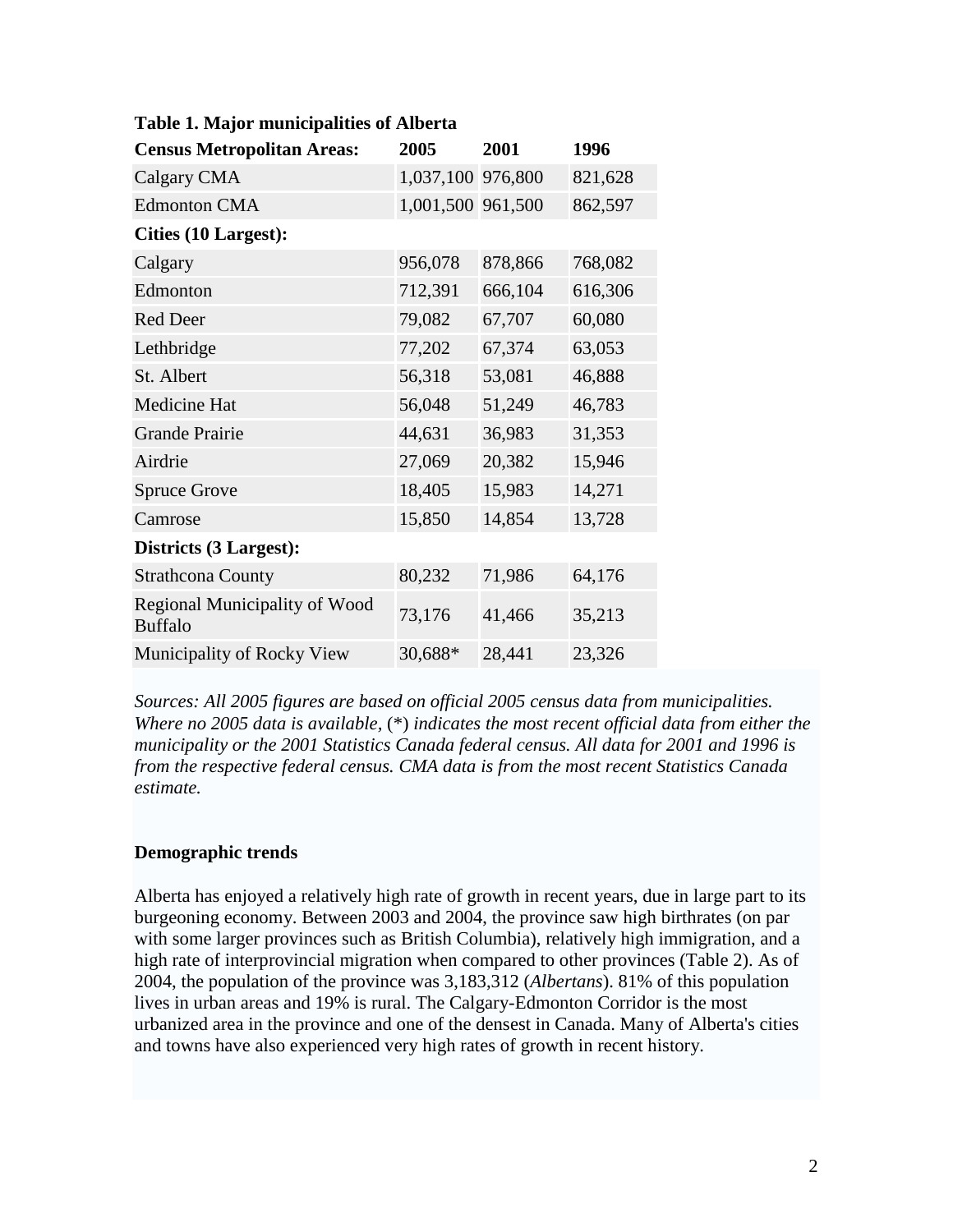| July 1,2003-June 30,2004       | Canada   | Alberta. |
|--------------------------------|----------|----------|
| <b>Births</b>                  | 330,803  | 39,042   |
| Deaths                         | 233,087  | 19,420   |
| Immigration                    | 239,116  | 17,071   |
| Emigration                     | 39,227   | 4,713    |
| Net temporary emigration       | 25,565   | 2,935    |
| Returning emigrants            | 18,084   | 2,764    |
| Net non-permanent residents    | $-4,274$ | 543      |
| Net inter-provincial migration |          | 10,902   |

**Table 2. Components of population growth, in Canada and Alberta**

**Source:** Statistics Canada, CANSIM, table (for fee)  $051-0004$ 

## **Migration**

The 2001 census indicate, Alberta replaced British Columbia as the destination of choice. By far, the largest net gain from migration was the 119,400 that occurred in the booming, oil-rich province of Alberta. It resulted from the 242,200 people who moved into Alberta and of the 122,800 people moving out of this province.

Much of the massive flow of migrants into Alberta was composed of young people. A total of 87,700 incoming migrants were young people aged between 15 and 29. These young people represented 36.2% of the incoming migrants to Alberta. In contrast, this age group represented 29.1% of all the people who moved out of Alberta. In addition, 36,200 children aged five to 14 moved into Alberta between 1996 and 2001.Almost 89,700 people moved east to Alberta from neighbouring British Columbia, the largest single flow between any two provinces recorded by the 2001 Census. Alberta's net gain through internal migration represented 4.7% of its population.

Alberta was among the provinces with the highest net gains for seniors gaining 3,700 more seniors than it lost between 1996 and 2001,

Source[: http://www12.statcan.ca/english/census01/Products/Analytic/companion/mob/canada.cfm](http://www12.statcan.ca/english/census01/Products/Analytic/companion/mob/canada.cfm)

## *Immigration to Canada by Province of Destination*

Canada welcomed a total of 221,318 immigrants in 2003. This compares to 228,616 newcomers in 2002, and 250,423 in 2001.

In 2003, Alberta welcomed 15,738 landed immigrants, or 7.1% of immigration to Canada. This compares to 14,682 (6.4%) in 2002, and 16,386 (6.5%) in 2001.

Ontario was the most popular destination for immigrants in 2003 (54.2%), followed by Quebec (17.8%), British Columbia (15.9%), Alberta (7.1%) and Manitoba (2.9%).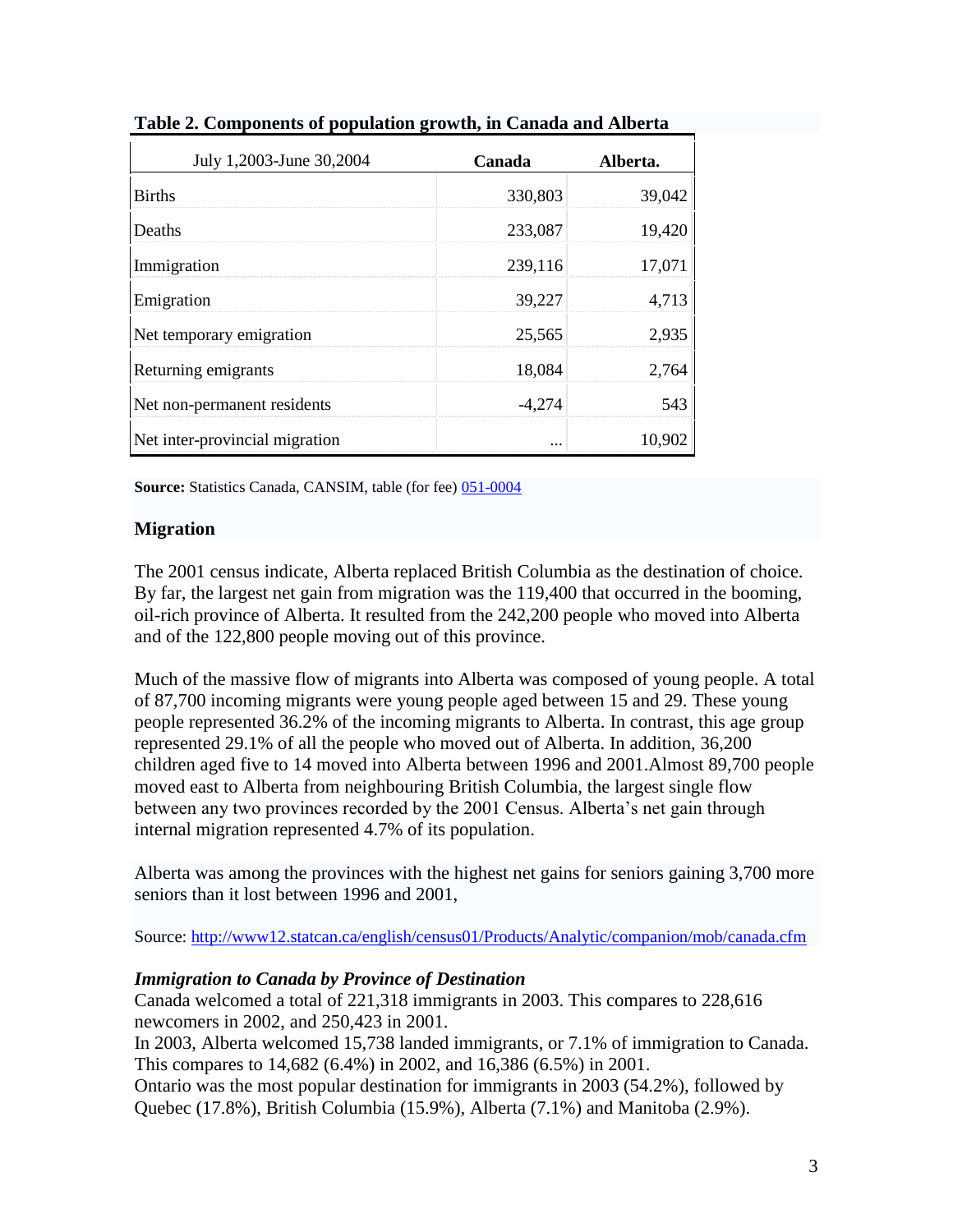### *Immigration to Alberta by Immigrant Class*

Under the Government of Canada's Immigration and Refugee Protection Act and Regulations, people may apply to immigrate to Canada as a member of one of three immigrant classes: Independent or Economic Class, Family Class, or Refugee Class.

### *Independent Class Immigrants*

In 2003, 7,793 (49.5%) of immigrants to Alberta entered as part of the Independent Class. These immigrants are selected for their potential economic contribution to Canada, and are assessed on criteria including education, work experience, and knowledge of English. The Independent Class includes skilled workers, business immigrants, live-in caregivers, and provincial nominees.

### *Family Class Immigrants*

In 2003, 5,886 family class immigrants arrived in Alberta, accounting for 37.4% of all newcomers to Alberta. Family class immigrants are close family members, including spouses, common-law partners, dependent children, parents or grandparents, who are sponsored by a Canadian citizen or permanent resident.

#### *Refugee Class Immigrants*

Each year, Canada accepts a certain number of refugees in keeping with its humanitarian tradition and international commitments. In 2003, 1,959 (12.5%) of Alberta's immigrants were refugees requiring protection.

### *Immigration to Alberta by Top Ten Source Countries*

In 2003, 62.5% of newcomers to Alberta originated from ten source countries: China, the Philippines, India, Pakistan, the United Kingdom, Korea, the United States, Afghanistan, Colombia, and the Democratic Republic of Sudan.

Colombia and the Democratic Republic of Sudan replaced Iran and Vietnam among the top ten source countries of newcomers to Alberta in 2003.

## *Immigration to Alberta by City of Destination*

Almost 90% of Alberta's new immigrants in 2003 were destined for one of five cities: Calgary, Edmonton, Red Deer, Lethbridge and Medicine Hat. Most newcomers went to Calgary (9,064 / 57.6%) or Edmonton (4,540 / 28.8%).

#### *Immigration to Alberta by Knowledge of English*

Most newcomers to Alberta in 2003 arrived with English language skills (51.5%).

## *Immigration to Alberta by Age*

In 2003, most newcomers to Alberta were between 20 and 44 years of age (58.8%). Newcomers aged 45 to 64 years of age comprised 11.1% all newcomers in 2003 while those aged 5-19 years of age accounted for 20.9% of all newcomers. 3.0% of all newcomers to Alberta in 2003 were 65 years of age or older.

## *Immigration to Alberta by Age*

In 2003, most newcomers to Alberta were between 20 and 44 years of age (58.8%). Newcomers aged 45 to 64 years of age comprised 11.1% all newcomers in 2003 while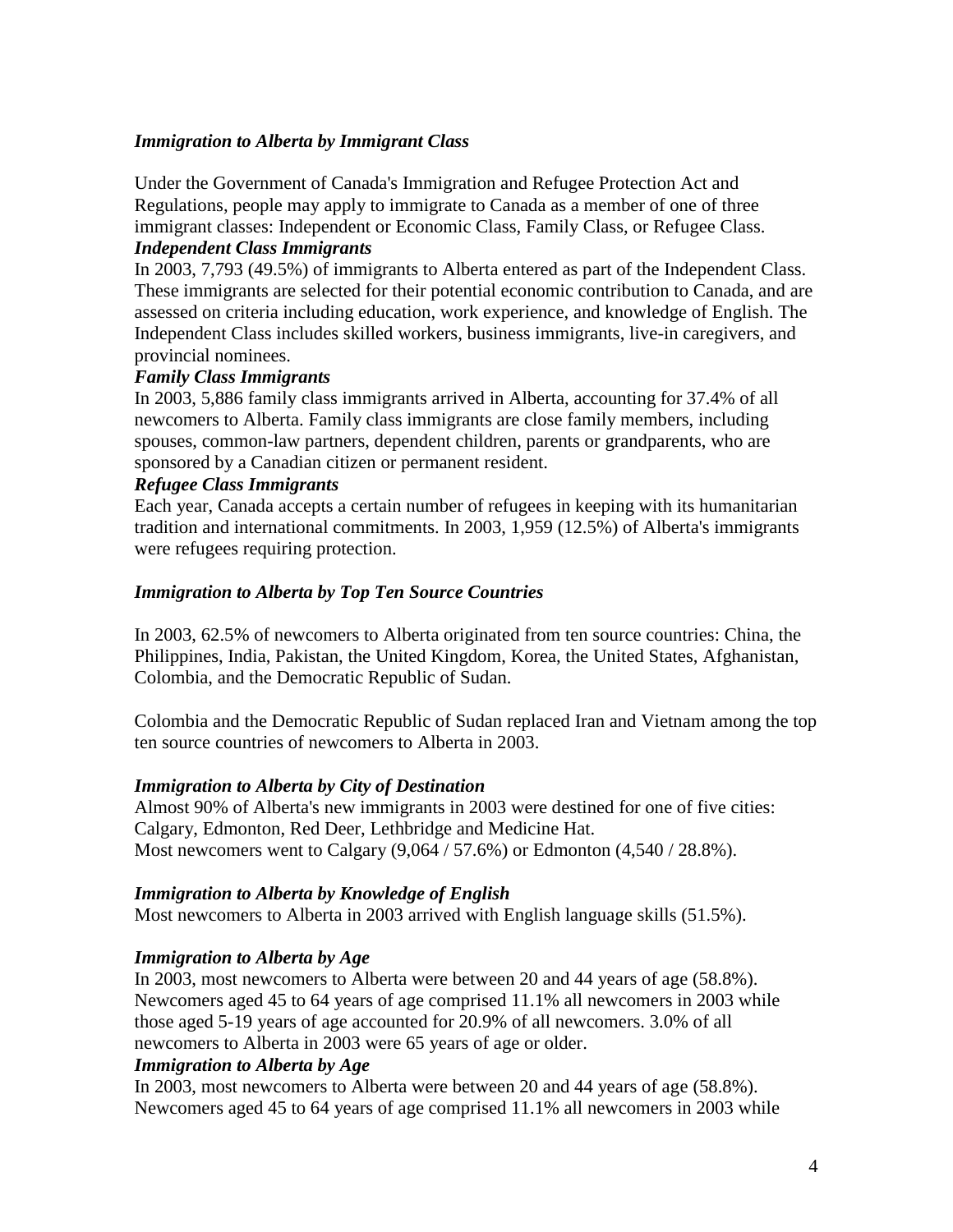those aged 5-19 years of age accounted for 20.9% of all newcomers. 3.0% of all newcomers to Alberta in 2003 were 65 years of age or older.

## *Immigration to Alberta by Native Language*

The most common native language of newcomers to Alberta in 2003 was Mandarin (11.9%) (Table 3).

| Language Number |              | $\%$ |
|-----------------|--------------|------|
| Mandarin        | 1,878        | 11.9 |
| English         | 1,765        | 11.2 |
| Tagalog         | 1,709        | 10.9 |
| Punjabi         | 1,341        | 8.5  |
| Spanish         | 885          | 5.6  |
| Other           | 8,160        | 51.9 |
| <b>Total</b>    | 15,738 100.0 |      |

**Table 3. Immigration to Alberta by Native Language, 2003**

# *Immigration to Alberta by Age and Knowledge of English*

In 2001, 2002 and 2003, more than half of newcomers to Alberta between 25 and 49 years of age had English language skills (65.7% in 2003).

## *Immigration to Alberta by Knowledge of French*

3.1 % of all newcomers to Alberta in 2003 had French language skills. Of these, 0.6% reported being French-speaking while 2.5% reported being bilingual (French & English).

## *Immigration to Alberta by Educational Attainment*

Most newcomers (19 years of age or older) to Alberta in 2003 had high levels of education: 43.7% held a university degree (e.g., Bachelor's, Master's, or Doctorate), 4.8% held a trade certificate, and 11.3% held a non-university diploma. More than 56% of newcomers to Alberta in 2003 possessed a university degree (i.e., Bachelor's, Master's, Doctorate), trade certificate, or non-university diploma.

*Source*:<http://www.advancededucation.gov.ab.ca/other/immigration.asp#ProvDest>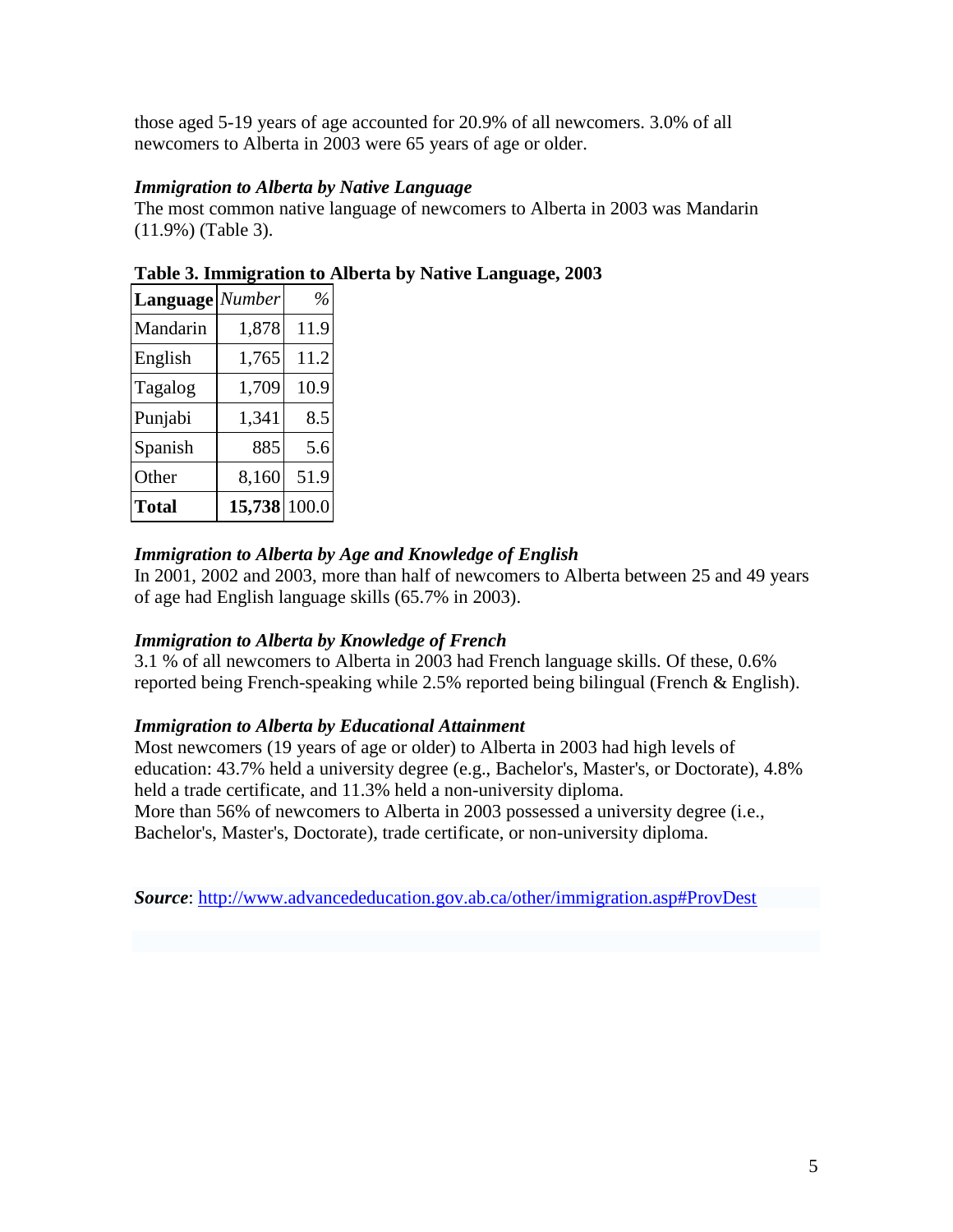## **Ethnicity**

Alberta also has a large ethnic population. Both the Chinese and East Indian communities are significant. According to Statistics Canada, Alberta is home to the second highest proportion (two percent) of Francophones in western Canada (after Manitoba). Many of Alberta's French-speaking residents live in the central and northwestern regions of the province. As reported in the 2001 census, the Chinese represented nearly four percent of Alberta's population and East Indians represented better than two percent. Both Edmonton and Calgary have Chinatowns and Calgary's is Canada's third largest. Aboriginal Albertans make up approximately three percent of the population.

The major contributors to Alberta's ethnic diversity have been the European nations. Fortyfour percent of Albertans are of British descent, and there are also large numbers of Germans, Ukrainians, and Scandinavians.

Racially and ethnically, the province is predominately Caucasian. 88.8% of the population is either white or Aboriginal (Aboriginals represent a fairly small proportion of this percentage, however). This number is significantly smaller in many of the cities, particularly Calgary and Edmonton which are home to a much larger number of visible minorities.

Visible Minorities: 3.3% Chinese ; 2.3% Asian ;1.1% Black ;1.1% Filipino.

**Implications for Fire Prevention:** The above demographic trends may have the following implications on fire prevention and safety:

- New immigrants may not be familiar with hazards and the corresponding safety procedures. The lack of English language ability can be a further barrier to understanding fire safety.
- The Aboriginal population is growing and consists largely of a younger age group, who can be reached with the safety messages and education programs. However, low literacy levels, poverty and other socio-economic factors especially on reserves and settlements can be barriers to fire prevention and safety education of adults.

#### **Tourism**

Tourism is also important to Albertans. A million visitors come to Alberta each year just for Calgary's world-famous Stampede and for Edmonton's Klondike Days. Edmonton was the gateway to the only all-Canadian route to the Yukon gold fields, and the only route which did not require gold-seekers to travel the exhausting and dangerous Chilkoot Pass.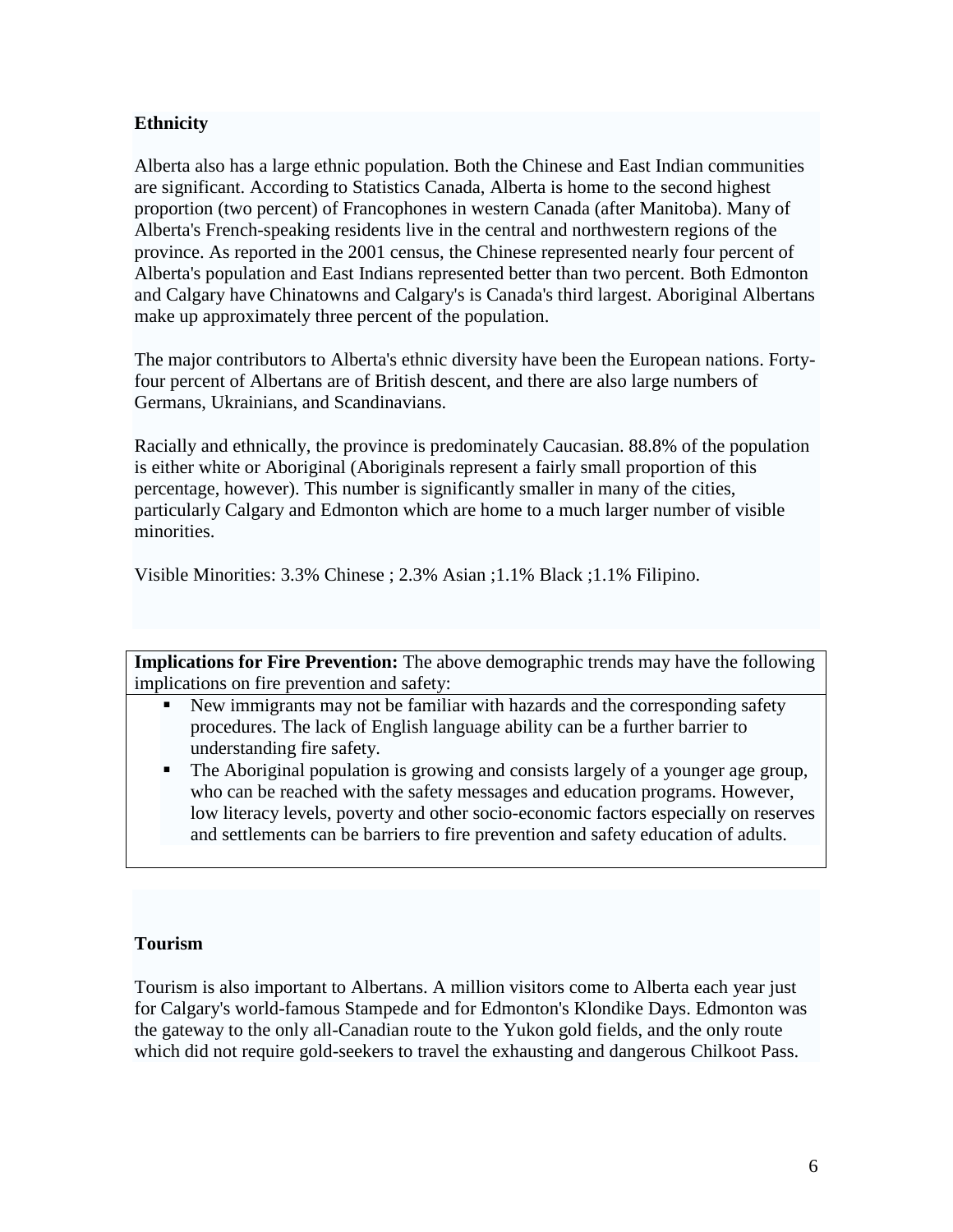Visitors throng to Calgary for ten days every July for a taste of "Stampede Fever". As a celebration of Canada's own Wild West and the cattle ranching industry, the Stampede welcomes around 1.2 million people each year. Only an hour's drive from the Rocky Mountains, Calgary also makes a visit to tourist attractions like Banff National Park something which can easily be done in a day. Calgary and Banff each host nearly 5 million tourists yearly.

Alberta is an important destination for tourists who love to ski and hike; Alberta boasts several world-class ski resorts. Hunters and fishermen from around the world are able to take home impressive trophies and tall tales from their experiences in Alberta's wilderness.

### **Industry**

The primary industries in Alberta are energy, lumber, and farming and ranching.

**Oil/Gas**: Alberta is the largest producer of conventional crude oil, synthetic crude, natural gas and gas products in the country. Two of the largest producers of petrochemicals in North America are located in central and north central Alberta. In both Red Deer and Edmonton, world class polyethylene and vinyl manufacturers produce products shipped all over the world, and Edmonton's oil refineries provide the raw materials for a large petrochemical industry to the east of Edmonton.

The Athabasca Oil Sands (previously known as the Athabasca Tar Sands) have estimated oil reserves in excess of that of the rest of the world, estimated to be 1.6 trillion barrels  $(254 \text{ km}^3)$ . With the advancement of extraction methods, bitumen and economical synthetic crude are produced at costs nearing that of conventional crude. This technology is Alberta grown and developed. Many companies employ both conventional strip mining and non-conventional methods to extract the bitumen from the Athabasca deposit. With current technology, only 315 billion barrels (50 km<sup>3</sup>) are recoverable. Fort McMurray, one of Canada's youngest and liveliest cities, has grown up entirely because of the large multinational corporations which have taken on the task of oil production.

Another factor determining the viability of oil extraction from the Tar Sands is the price of oil. In 2005, record oil prices have made it more than profitable to extract this oil, which in the past would give little profit or even a loss.

While Edmonton is considered the pipeline junction, manufacturing, chemical processing, research and refining centre of the province, Calgary is known for its senior and junior oil company head offices.

The production of natural gas liquids (ethane, propane, and butanes) totaled 172.8 million barrels (27,000,000 m<sup>3</sup>), valued at \$2.27 billion. Alberta also provides 13% of all the natural gas used in the United States.

With concerted effort and support from the provincial government, several high-tech industries have found their birth in Alberta, notably the invention and perfection of liquid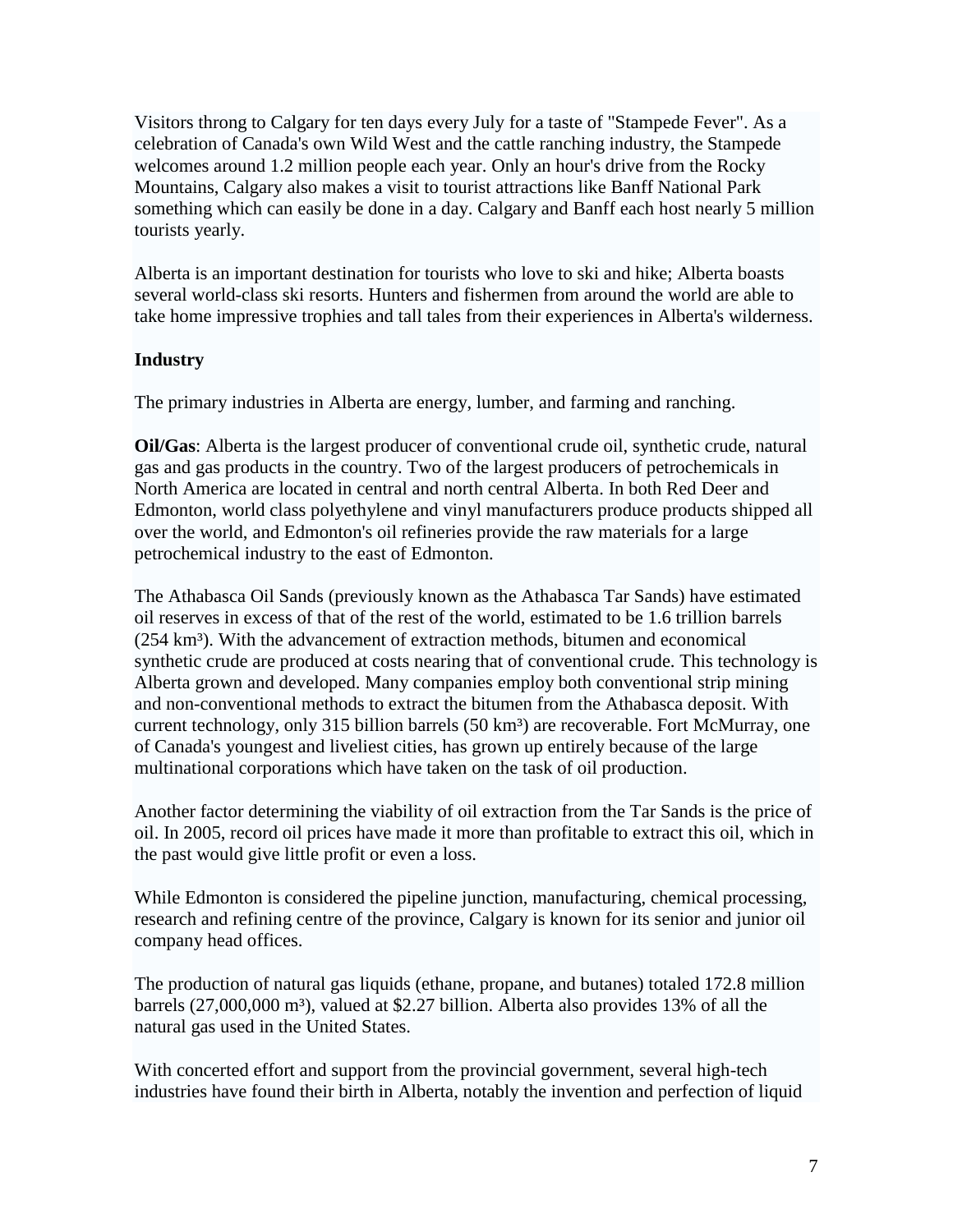crystal display systems. With a growing economy, Alberta has several financial institutions dealing with several civil and private funds.

**Lumber**: The vast northern forest reserves of softwood allow Alberta to produce large quantities of lumber and plywood, and several northern Alberta plants supply North America and the Pacific Rim nations with bleached wood pulp and newsprint. In 1999, lumber products from Alberta were valued at \$4.1 billion of which 72% were exported around the world. Since forests cover approximately 59% of the province's land area, the government allows about 23,300,000 cubic metres to be harvested annually from the forests on public lands.

**Agriculture**: has a significant position in the province's economy. Over 5 million cattle are residents of the province at one time or another, and Alberta beef has a healthy worldwide market. Nearly one half of all Canadian beef is produced in Alberta. In the past, cattle, horses, and sheep were reared in the southern prairie region on ranches or smaller holdings. Currently Alberta produces cattle valued at over \$3.3 billion, as well as other livestock in lesser quanities. In this region irrigation is widely used. Wheat, accounting for almost half of the \$2 billion agricultural economy, is supplemented by canola, barley, rye, sugar beets, and other mixed farming.

Wheat and canola are primary farm crops, with Alberta leading the provinces in spring wheat production, with other grains also prominent. Much of the farming is dryland farming, often with fallow seasons interspersed with cultivation. Continuous cropping (in which there is no fallow season) is gradually becoming a more common mode of production because of increased profits and a reduction of soil erosion. Across the province, the once common grain elevator is slowly being lost as rail lines are decreased and farmers now truck the grain to central points.

Alberta is the leading beekeeping province of Canada, with some beekeepers wintering hives indoors in specially designed barns in southern Alberta, then migrating north during the summer into the Peace River valley where the season is short but the working days are long for honeybees to produce honey from clover and fireweed. Hybrid canola also requires bee pollination, and some beekeepers service this need.

Source:<http://en.wikipedia.org/wiki/Alberta#Geography>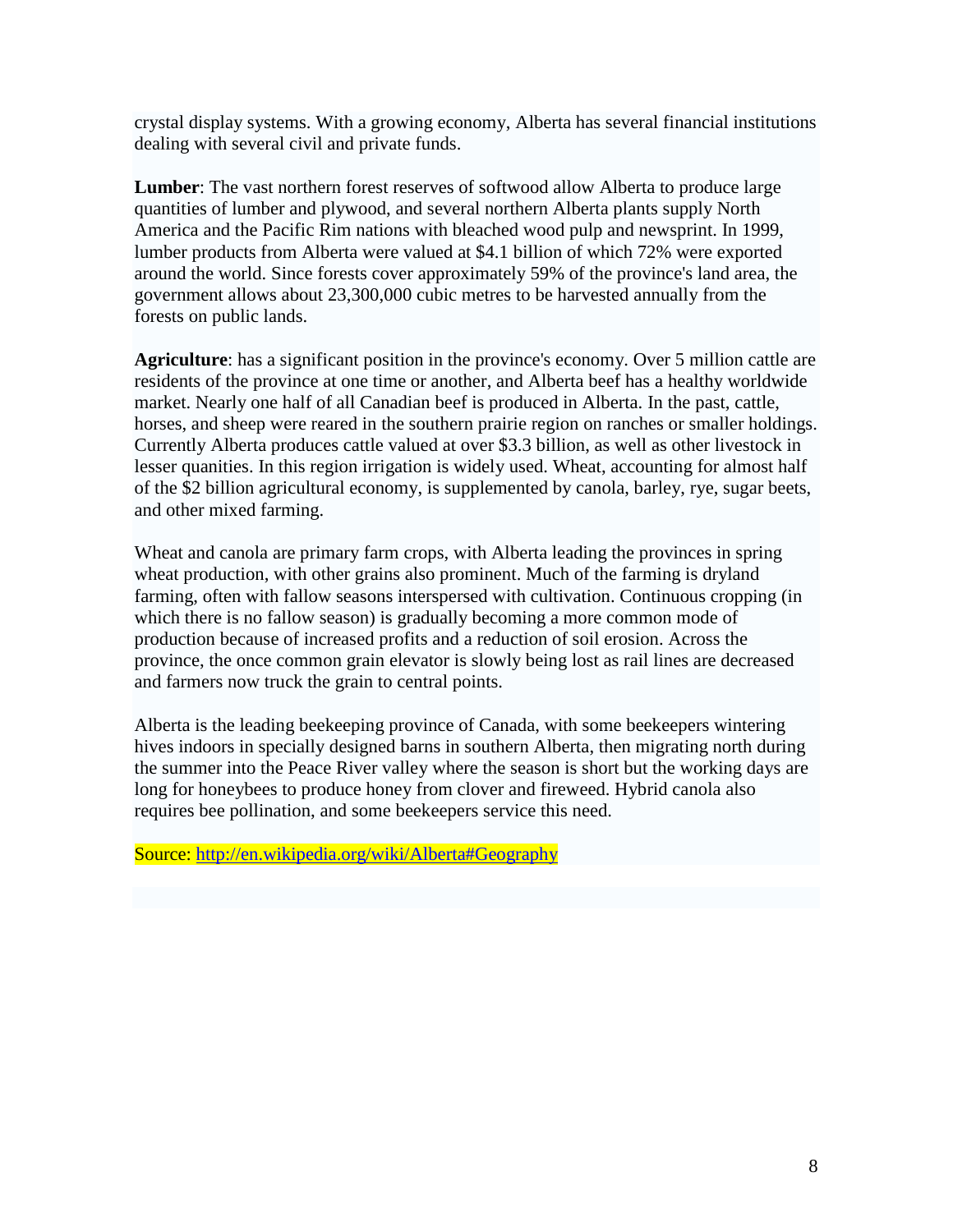**Implications for Fire Prevention:** The above industry characteristics may have the following implications on fire prevention and safety:

- In 2001, approximately 166,000 farmers and their household members lived on farm property occupying 51 million acres. Fire statistics for farms indicate most fire fatalities and injuries occur in homes. However, the frequency of outdoor fires and farm equipment fires rise in early spring and during the harvesting months of late Summer/early Fall. The vastly scattered farm lands, hazardous operations, use of flammable and combustible materials, and longer fire department response times add to the risk of fire in farming communities.
- Fire risk in the industrial sector is dependent on a vast array of factors that is beyond the scope of this paper. Fires in industrial settings can have wide ranging impacts on the local, provincial and national economy.

## **Education**

As with any Canadian province, the Alberta government is the highest authority in education, creating and regulating the school boards, public colleges, universities, and other education isntitutions.

# *K-12*

The vast majority of Alberta's schools are run by publicly funded school boards (each with its own district of authority). The largest are English language Public school boards. Alberta also has English Separate Catholic boards throughout the province, which serve a substantial minority of students. There is one protestant school board in part of the province. Where numbers warrant, there are francophone school boards (Public and Separate Catholic). All five of these types of boards are fully publicly funded (without tuition) by local property taxes and provincial grants given on an equal per student basis by the province (with some adjustments). The different types of school boards are a necessity under the Canadian constitution, which guarantees the francophones and Catholic communities both the right to their own schools, and the right to administer them.

Originally in Alberta, school boards had the power to levy property taxes within their respective districts. However, this meant districts with a low tax base were underfunded, so the province moved to a system that pools the education property tax, and distributes it based on student population and need.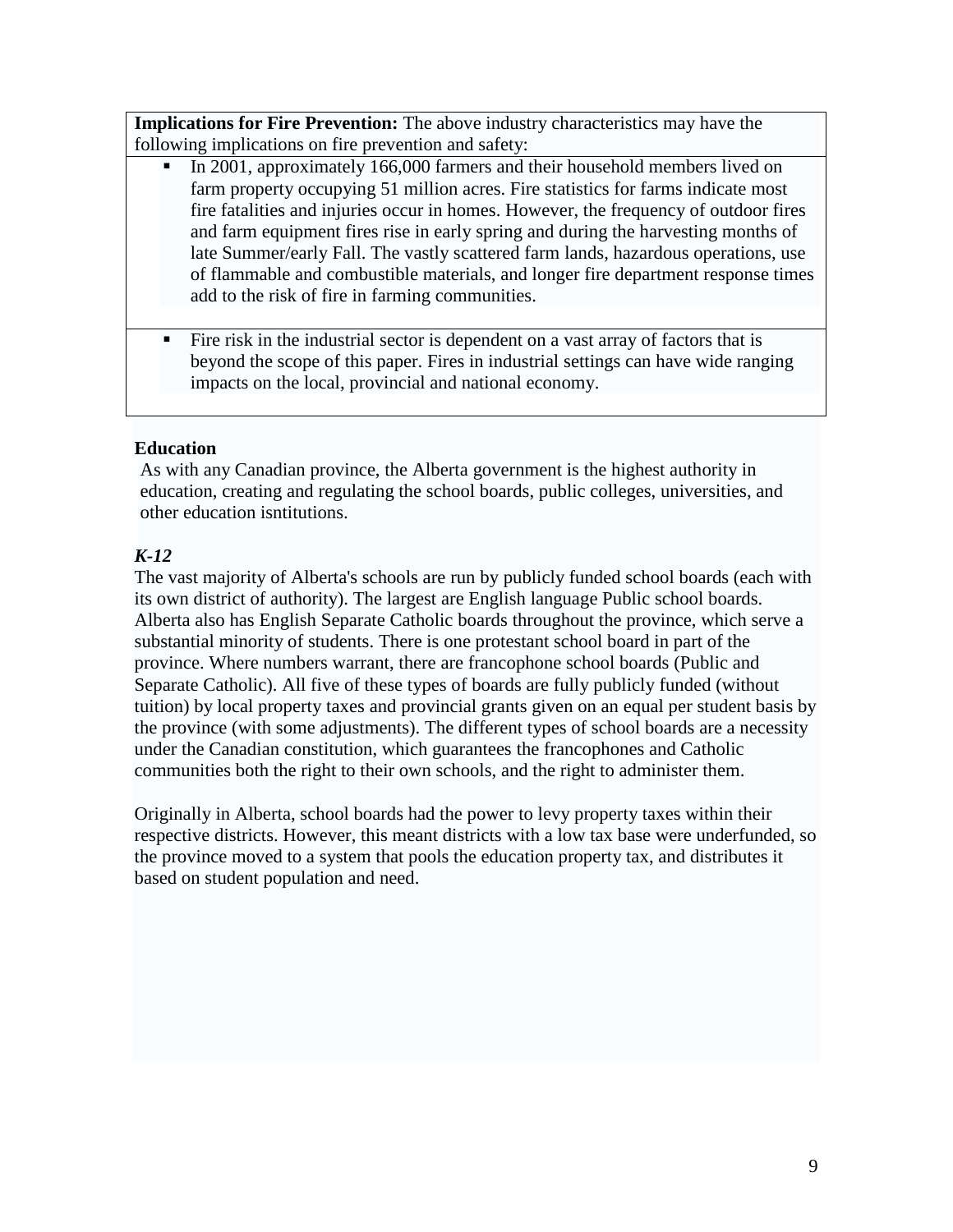### *Post-secondary*

The largest two universities in Alberta are the University of Calgary and Edmonton's University of Alberta. There is also Athabasca University, which focusses on distance learning, and the University of Lethbridge. There are 15 colleges that receive direct public funding, along with two technical institutes[1]. Students may also receive government loans and grants while attending selected private instiutions.

From a human capital perspective, higher education is one of the more important factors associated with success in the labour market and higher incomes. As the labour market increasingly demands high-skilled workers and the general population becomes better educated, those individuals with relatively low levels of education are finding the labour market less and less accommodating. Therefore, this trend has implications for their ability to stay out of poverty.

Top five provinces and territories with university-educated populations aged 25 to 64 are Ontario 24.7% ; British Columbia 23.9 ; Yukon 23.4 ; Quebec 21.6 ; Alberta 21.4 .

On the basis of education levels: elementary, secondary, university, and all education levels, the approximate values for Alberta are as follows: elementary 55%, secondary 65%, university 75%, and all education levels, 64%.

#### *Source:*

[http://atlas.gc.ca/site/english/maps/health/nonmedicaldeterminantsofhealth/education/educ](http://atlas.gc.ca/site/english/maps/health/nonmedicaldeterminantsofhealth/education/education_figure5.gif/image_longdesc_view) [ation\\_figure5.gif/image\\_longdesc\\_view](http://atlas.gc.ca/site/english/maps/health/nonmedicaldeterminantsofhealth/education/education_figure5.gif/image_longdesc_view)

Education levels among the working-age population (those between the ages of 25 and 64 years) improved dramatically in every province and territory during the past 10 years, according to the 2001 Census. Increases in the number of people aged 25 to 64, who were either trade school, college or university

#### *Source*:

http://www12.statcan.ca/english/census01/Products/Analytic/companion/educ/provs.cfm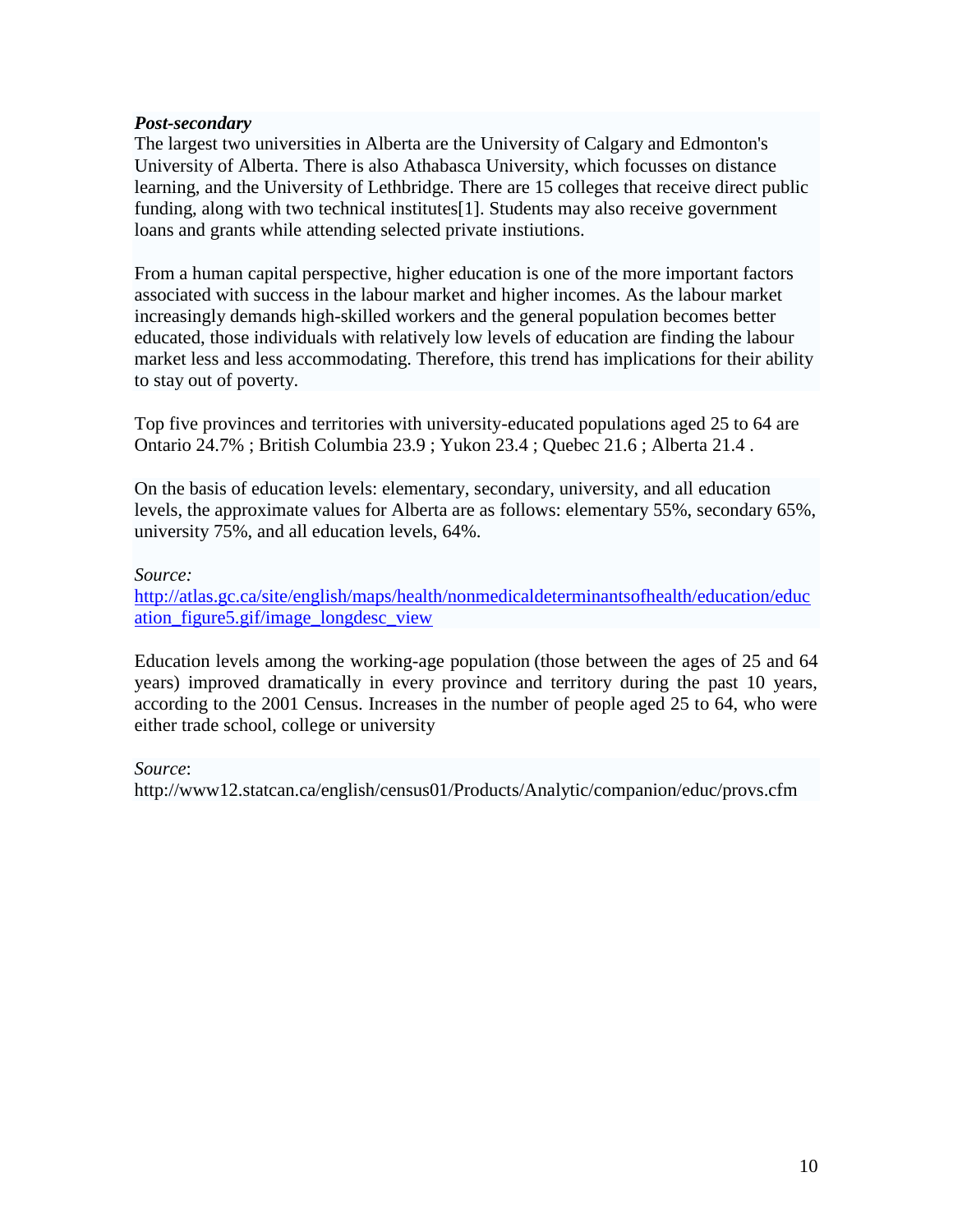**Implications for Fire Prevention:** Education has a significant impact on the safety of people. The relationship between risk exposure and low levels of education, literacy, employment and poverty has been the subject of many studies and is beyond the scope of this paper.

*Safety Education*: The teaching of safety and injury prevention are specified in the Alberta Helath and Life Skills curriculum. Eight hours per year are allocated to the teaching of safety to Kindergarten to Grade 8 in this curriculum. Risk Watch a comprehensive Injury Preventon Program for school children is authorized by Alberta Education for PreK/K and Grades 5/6 only. The philosophy of Alberta Education is to allow teachers the option of choosing from a range of teaching resource to teach safety rather than be limited to one or a few.

*Literacy*: People with low literacy skills lack the ability to read materials as simple as a food or prescription label. Comprehending the directions on a space heater, the warning label on a gasoline container, or perhaps a fire safety brochure can be impossible, with potentially disastrous consequences. Source: *Ready, Set, Read b***y** Meri-K Appy(2004): [http://firechief.com/mag/firefighting\\_ready\\_set\\_read/](http://firechief.com/mag/firefighting_ready_set_read/)

*Fire Risk in Dormitories*: Most dormitory fires occur while schools are in session, between September and May (Figure 2). Fire incidence declines significantly during breaks, evidenced by the low percentage of fires occurring during the winter recess (December and January) and the spring break (May).

Source: Dormitory Fires. U.S. Fire Administration TOPICAL FIRE RESEARCH SERIES Volume 1, Issue 14March 2001 (Rev. December 2001) http://www.usfa.fema.gov/downloads/pdf/tfrs/v1i14-508.pdf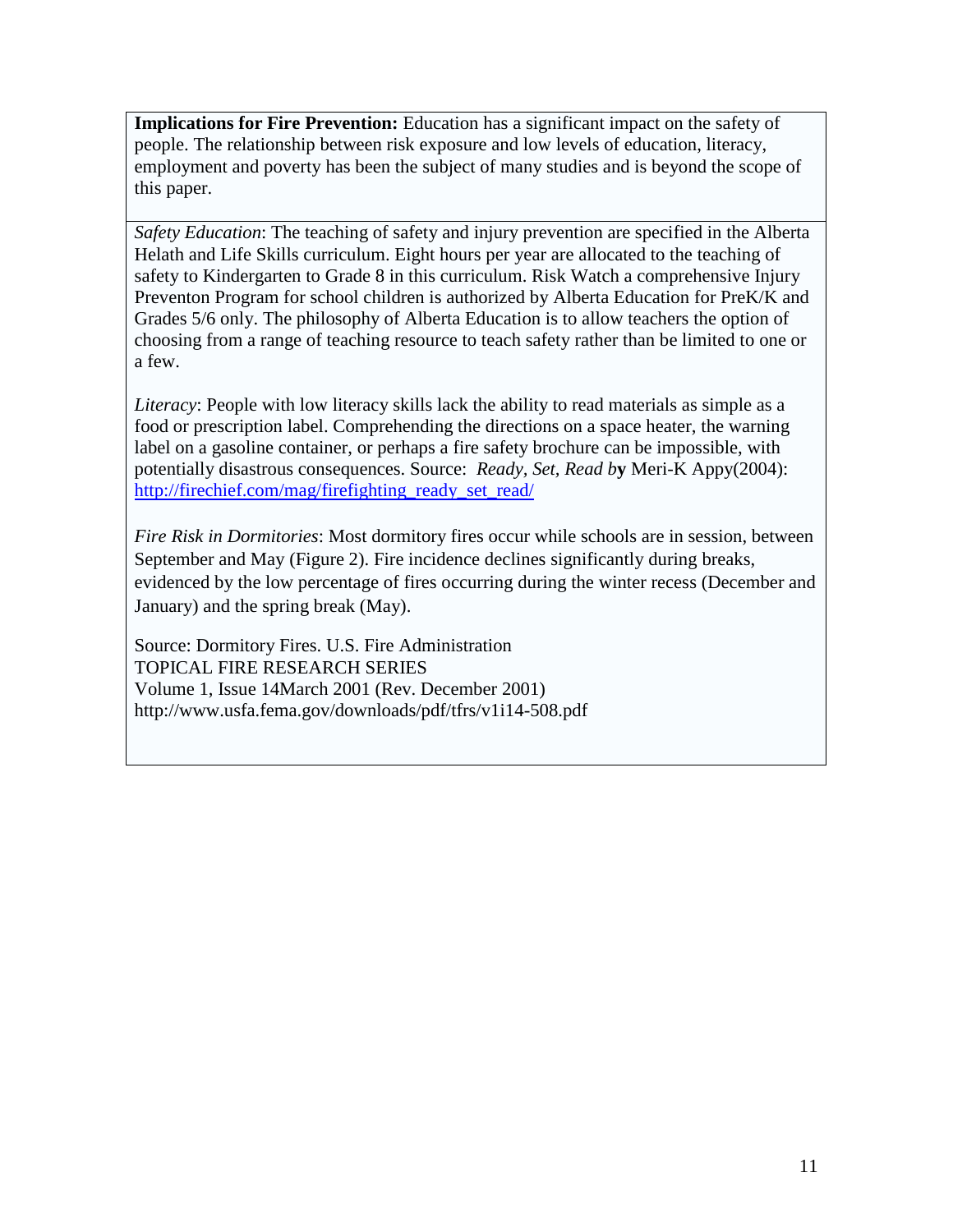## **POVERTY IN ALBERTA:**

**Source:** Edmonton Social Planning Council Child and family poverty in Alberta 2004. **<http://www.edmspc.com/Uploads%5Cchild%20poverty.pdf>**

## **FACT SHEET November 2004**

13.3% or 98,000 children in Alberta live in poverty The majority (57.9%) of children living in poverty in Alberta live in working families The majority (68%) of children living in poverty in Alberta live in two-parent families The poverty rates for aboriginal, visible minority and immigrant children in Alberta ranges from 26%-41%, significantly higher than the 13.3% average.

There are 38,000 preschool age children living in poverty in Alberta.

# **POVERTY:**

While there is no commonly agreed upon definition of poverty, the U.N. *Human Development Report* for 1997 describes poverty in this way: "Poverty can involve not only the lack of opportunity of the necessities of material well-being, but the denial of opportunities for living a tolerable life. Life can be prematurely shortened. It can be made difficult, painful and hazardous. It can be deprived of knowledge and communication. And it can be robbed of dignity, confidence and self-respect— as well as the respect of others." In this study, we used a common measure of "poverty," the percent of Albertans living below Statistics Canada's Low Income Cut-off (LICO).

In 1961, 11.3% of Albertans were living below the LICO line. The rate of poverty rose to 18.0% of the population in 1984 during the height of Alberta's oil and gas boom. The collapse of oil prices in 1985- 1986 saw poverty moderate again at 15.2%. In 1992, poverty reached an all-time high of 19.4% of Albertans but fell back to 15.5% in the latter part of the 1990s. Another sign of poverty is the presence of food banks. According to the Alberta Food Bank Association, roughly 587,700 Albertans are served by more than 74 food banks across the province.

Percentage of Albertans (all persons) living below LICO *Source: National Council on Welfare, 1961 to 1979 figures are estimated based on trends from 1980 to 1999.* **Noteworthy:**

## **A Definition of Poverty**

Official examinations of poverty in Canada tend to use the Low Income Cutoffs (LICO) as calculated by Statistics Canada (**NAPO, 1998**). The LICO "cutoffs" are based on Canadian household expenditure surveys (conducted every two years) which have determined that the average Canadian household spends 34.7% of its income on the basic necessities of food, shelter and clothing. Under the LICO definition of poverty, a household which is poor is one that must spend 54.7% (an additional 20%) or more of the average household's income on these basics **(Ross, Shillington & Lochhead, 1994).**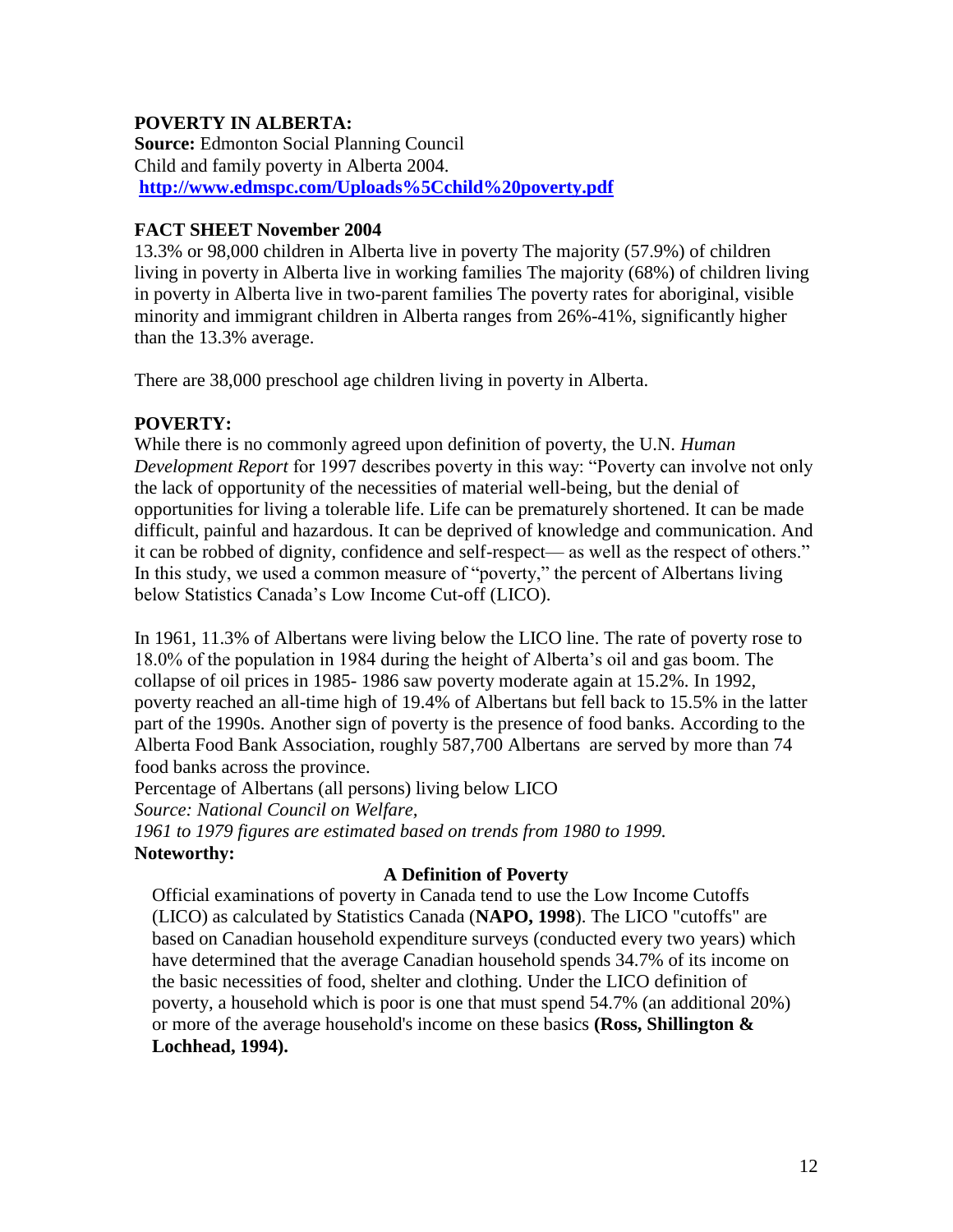While the percentage of household income spent on basic needs is a useful measure of relative deprivation, this measure must be taken in context. It cannot be taken to mean that, for example, a four-person household which has an income of \$100,000 and which voluntarily spends 60% of its income on food, shelter and clothing is living in poverty. In order to provide a useful measure, a minimum dollar values is established by calculating 54.7% of the average household income, in each of various household sizes, and for each year, taking inflation into account (See Table below).

| HOUSEHOIG LOW HICOHIE CULOHS III CAHAGIAH CHIES WILH 500,000+ FEISONS |                                    |             |        |        |        |  |
|-----------------------------------------------------------------------|------------------------------------|-------------|--------|--------|--------|--|
|                                                                       | <b>Number of Household Members</b> |             |        |        |        |  |
|                                                                       | 1                                  | $\mathbf 2$ | 3      | 4      | 5      |  |
| 1986                                                                  | 11,847                             | 16,059      | 20,412 | 23,501 | 25,677 |  |
| 1991                                                                  | 14,951                             | 20,266      | 25,761 | 29,661 | 32,406 |  |
| 1996                                                                  | 16,061                             | 21,769      | 27,672 | 31,862 | 34,811 |  |
| 1998                                                                  | 16,472                             | 22,327      | 28,380 | 32,678 | 35,702 |  |
| Figures Based on 1986 Base Year                                       |                                    |             |        |        |        |  |

Household Low Income Cutoffs in Canadian Cities with 500,000+ Persons

Sources:

Statistics Canada. 1995b, 1998g

Canadian Council on Social Development. 1994 Low income cutoffs, 1995 Low income cutoffs, 1996 Low Income cutoffs, 1997 Low-income cutoffs National Council of Welfare, 1998.

| <b>Incidence of Poverty in Alberta and Canada</b>    |  |  |  |  |  |  |                                              |  |
|------------------------------------------------------|--|--|--|--|--|--|----------------------------------------------|--|
|                                                      |  |  |  |  |  |  | 1980 1982 1984 1986 1988 1990 1992 1994 1996 |  |
| Alberta 12.5 11.8 18.0 15.2 15.8 15.4 19.4 15.9 15.8 |  |  |  |  |  |  |                                              |  |
| Canada 15.3 16.4 18.1 16.0 14.8 14.6 16.1 16.6 17.6  |  |  |  |  |  |  |                                              |  |

Sources:

National Council on Welfare, 1998

Certain groups of people tend to be at greater risk of poverty than others. In particular, children and unattached persons including seniors and youth have been found to experience an increased risk of poverty. The number of children living in poverty is of particular concern. The Canadian Council on Social Development reports that 17.8% of Canadian children under the age of 18 were living in poverty in 1995 (CCSD, 1998a). The social, physical, educational, and psychological impacts of poverty on children are well documented. Impacts of poverty include poor health, poor nutrition, poor ability to concentrate, interrupted psychological and physical development, and stigmatization. In Calgary, Statistics Canada (1999a) has calculated that 22.6% (39,705) of children ages 0-14 were living in poverty in 1995. Statistics Canada (1999a) also reports that, nationally, 55% of lone parent families with children under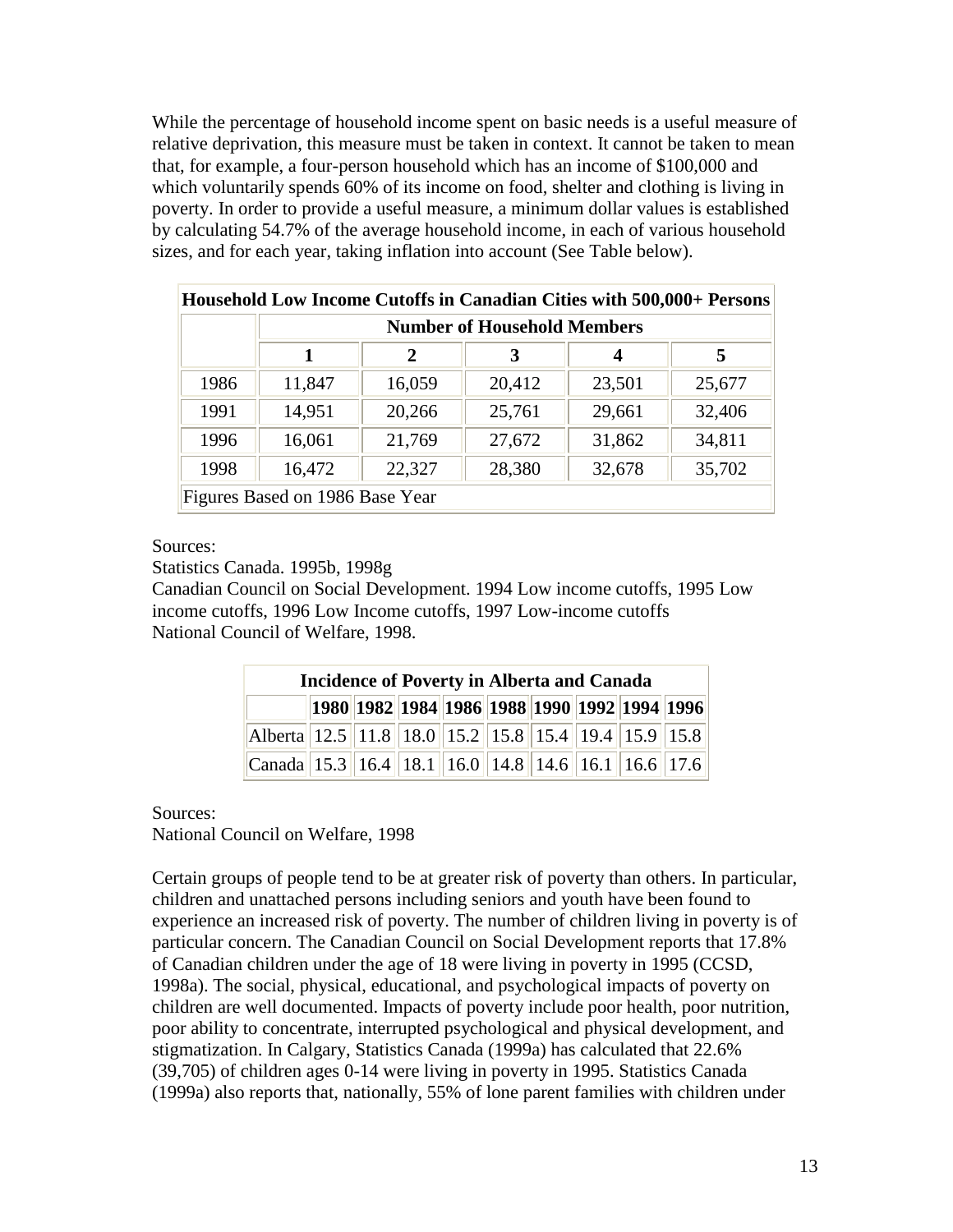the age of 18 were living in poverty in 1995. In Alberta, the rate was 51%, while in Calgary, the rate was 49% for the same year.

Historically, seniors have had a higher incidence of poverty than any other age group, due to their reliance on fixed incomes. In 1995, roughly a third of Calgary seniors had income so low that they qualified for the Guaranteed Income Supplement (GIS). A recently released Statistics Canada study reports that 40% of women over 75 who are living outside of an institution are living below the low income cutoff (Lipovenko, Dorothy, 1996). Despite the high risk of poverty, however, conditions for seniors appear to be improving. The indexing of federal seniors' transfer payments to inflation and the changing economic role of women are now reducing poverty rates among older persons. By 1995, the incidence of poverty among seniors and children was very similar.

**Implications for Fire Prevention:** Poverty has a significant impact on the safety of people (See: "*How being poor affects fire risk*," by Rita Fahy and Alison L. Norton, Fire Journal, NFPA, Jan./Feb. 1989 issue).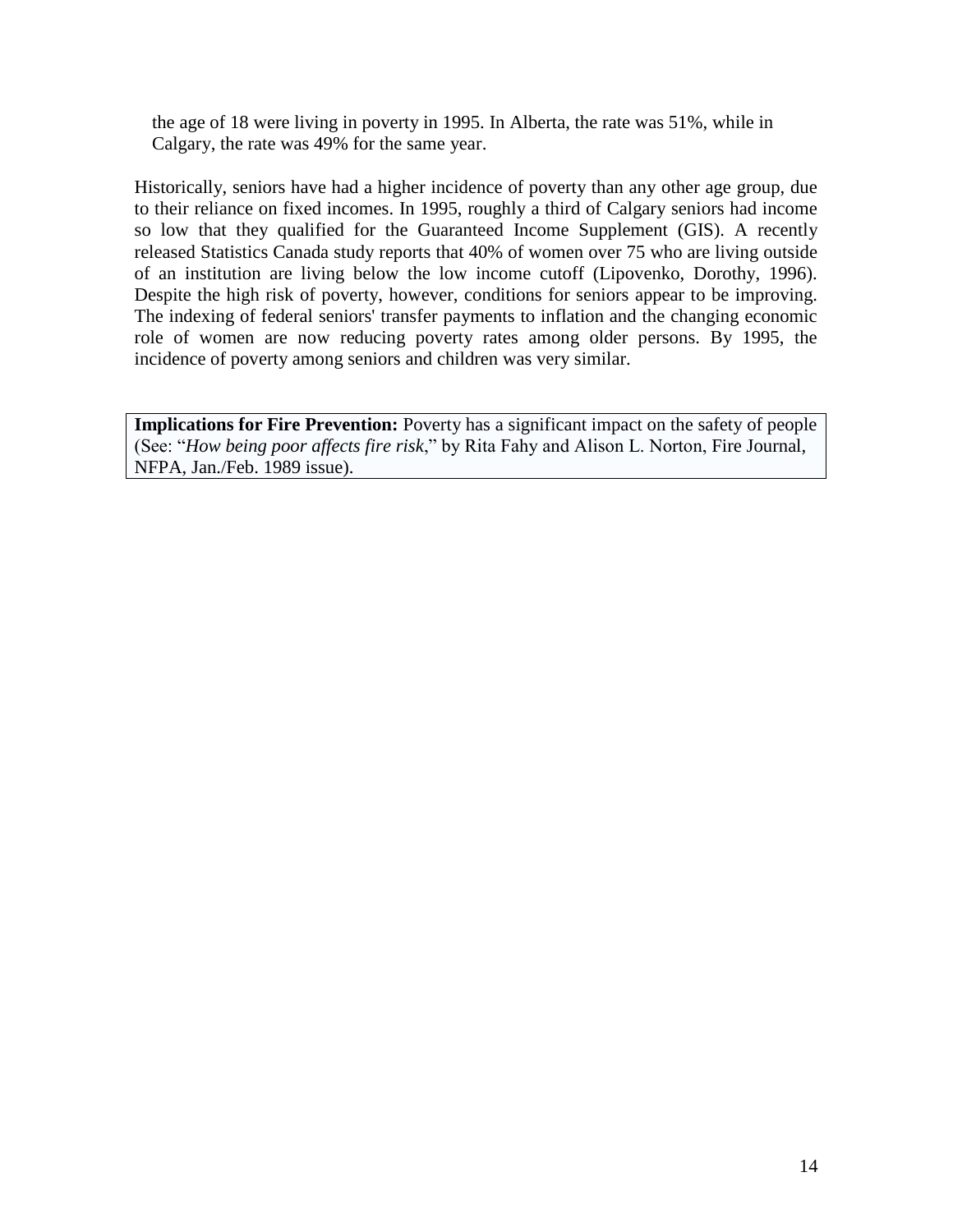### **ALCOHOL, ILLICIT DRUGS, MEDICATIONS, TOBACCO USE IN ALBERTA**

#### *Source:* **ALBERTA PROFILE Social and Health Indicators of Addiction Nov 2003 AADAC sixth edition**

# **1-ALCOHOL**

Alcohol is used by the majority of Albertans, and is responsible for more health, safety and legal consequences than other drugs noted in this report. At the same time, many Albertans benefit from the manufacture, sale and use of alcohol. Alcohol sales also contribute to the provincial economy.

#### *Distribution and Revenue*

As of March 31, 2002, 863 retail liquor outlets existed in Alberta. During 2001/02, the Alberta Gaming and Liquor Commission (AGLC) issued 8,008 licenses for on- and off premise alcohol sales. Government revenue from alcohol sales totaled \$492 million in 2001/02.

#### *Prevalence*

In 2000/2001, 76.6% of Albertans over the age of 12 were current drinkers (had consumed at last one drink in the previous year). This is similar to Canada's national rate of 76.9%.

- The proportion of heavy drinkers in Alberta is higher than the rest of Canada (22.5% versus 20.1%). Heavy drinking is defined as having consumed five or more drinks on one occasion, 12 or more times in the previous year.
- Alberta males are more likely to drink than Alberta females (81.6% versus 71.6%) and they are much more likely to be heavy drinkers (30.9% versus 12.8%).
- ..Alcohol is also the drug most commonly used by Alberta youth. Among students in grades 7 to 12 surveyed in 2002, 56.3% reported alcohol use in the previous 12 months. The prevalence of alcohol use increases with age; 17.6% of students in Grade 7 reported using alcohol compared to 81.2% in Grade 12.
- Alcohol consumption during pregnancy was reported by 3.9% of women who gave birth in Alberta during 2001.

#### *Consumption*

• From 1997/98 to 2001/02, per capita consumption of absolute (pure) alcohol by Albertans (age 15 and over) increased from 8.5 litres to 8.7 litres. Per capita consumption in 2001/02 was equivalent to approximately 500 standard drinks per person, per year. (The Canadian Guidelines on Low-Risk Drinking define a standard drink as one 341-ml (12-oz.) "regular" strength bottle of beer (5% alcohol), one 142-ml (5-oz.) glass of table wine (12% alcohol), one 43-ml (1.5-oz.) serving of spirits (40% alcohol), or one 85-ml (3-oz.) serving of fortified wine such as sherry or port (18% alcohol).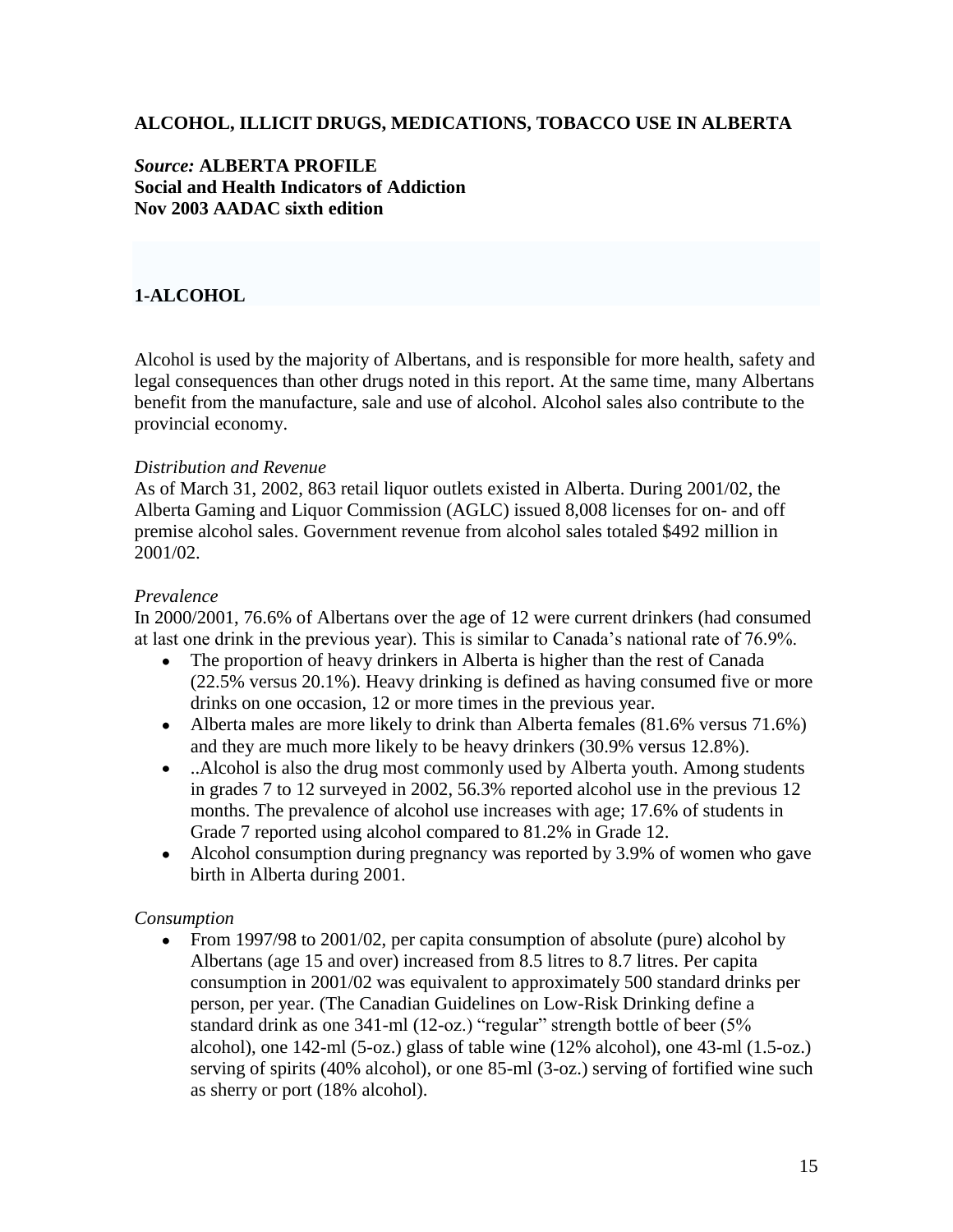On average, Albertans drink more than the national average. The national per capita consumption level was 7.7 litres in 2001/02. Only the Yukon had higher per capita Consumption of alcohol at 12.6 litres. Per capita consumption rates are based on the litres of alcohol sold. This measure excludes other sources of alcohol such as beer and wine made at home. In 2001, Albertans (aged 18 and over) produced the equivalent of 1.4 million litres of absolute alcohol at home. When home-production of alcohol is included, alcohol consumption increases by 5%.

#### *Consequences*

Alcohol has broad impact across society, affecting personal well-being, individual and family relationships, workplace productivity, and community safety. Alcohol is implicated in health problems, domestic violence, injuries, property damage, criminal behaviours and death.

- Among adult Albertans (15 years and older) surveyed in 2000/01, 10.9% were assessed as having probable alcohol dependence (8.2% were slightly probable and 2.7% were highly probable).
- In 2002, 13% of Alberta students (grades 7 to 12) engaged in hazardous or harmful alcohol use. The prevalence of abuse was greater among males, older students and urban students.
- In 2001, 5% of Alberta drivers involved in injury collisions and 21% involved in fatal collisions had consumed alcohol prior to the accident.
- In 2001, 14,555 impaired driving charges were laid in Alberta, a rate of 475 impaired driving charges per 100,000 population. This was higher than the Canadian rate of 291 and was fifth highest behind the Northwest Territories (1,390), the Yukon (1,332), Saskatchewan (714) and Nunavut (568).
- After remaining relatively constant for five years, the number of license suspensions issued for an impaired driving conviction in Alberta declined 11%, from 7,726 in 2001/02 to 6,894 in 2002/03.
- The provincial Medical Examiner reported 76 alcohol-related deaths in 2000. This  $\bullet$ includes accidental death, suicide and other deaths where alcohol was a contributing factor.
- During 2002, there were 4,842 incidents of family violence in Alberta where the  $\bullet$ use of alcohol and/or other drugs was reported. This accounts for 53% of all incidents of family violence.
- During 2001/02, 297 incident reports were prepared concerning liquor-related infractions. These included illegal alcohol sales, service to minors, over-service to intoxicated persons, and after-hours liquor.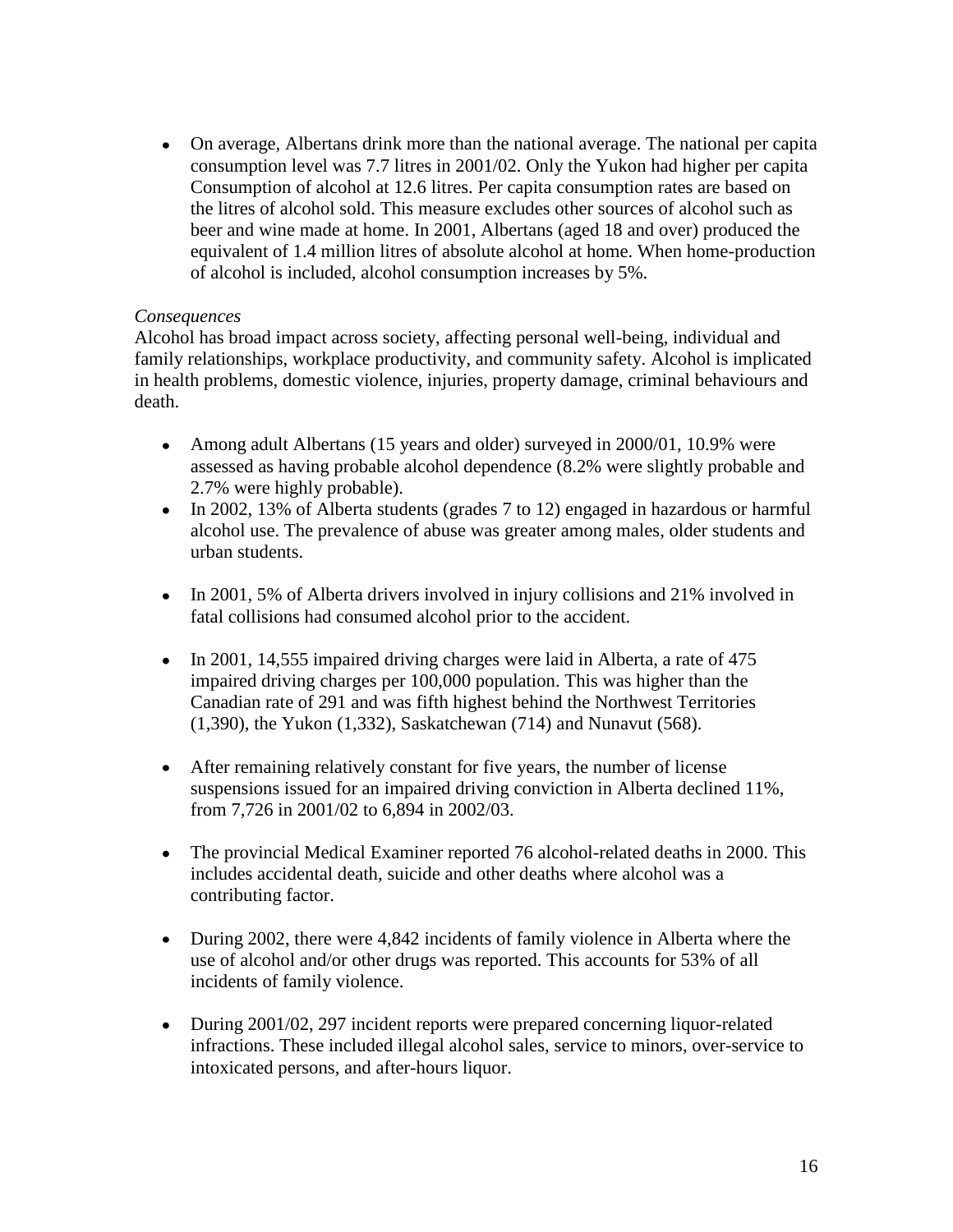• In 2002/03, 28,724 clients were admitted to AADAC treatment services. Of these 32% came for concerns related to alcohol alone and another 24% came for concerns related to alcohol combined with other drugs and/or gambling.

#### *Costs*

The cost of alcohol use in Alberta was estimated at \$749 million in 1992; an amount equal to \$285 per Albertan. Productivity losses (\$445 million), health care (\$124 million) and law enforcement (\$111 million) accounted for the majority of total cost.

### *Attitudes and Opinions*

Thirty-eight percent of adult Albertans (aged 18 and over) believe alcohol problems in Alberta are increasing, and 39% perceive alcohol abuse to be a somewhat serious or very serious problem in their community. The majority of Albertans believe that alcohol and drug programs should be increased; 65% favour increased prevention programs and 66% favour increased treatment programs.

# **2–ILLICIT DRUGS**

Illicit or "street" drugs are substances that are manufactured, imported, distributed or held unlawfully. This includes plant-based drugs like cannabis, cocaine and heroin, as well as chemical substances such as LSD, ecstasy and speed (methamphetamine). Although illegal drug use affects a smaller proportion of the Alberta population, its consequences are similar to those of alcohol use in terms of intoxication and adverse consequences.

## *Prevalence*

- The most popular illicit drug in Alberta is cannabis (marijuana, hashish). In 1998, 10% of adults (18 and older) were current users, and 3% said they used cannabis one or more times per week.1 In 2002, 28% of junior and senior high school students in Alberta had used cannabis in the previous year and 6% showed more than one sign of cannabis dependence.
- The prevalence of other illicit drug use in Alberta is relatively low. Among adults, less than 2% report the use of cocaine/crack, hallucinogens like LSD, or heroin. Among Alberta students, 13.8% reported using one or more illicit drugs (e.g., magic mushrooms, club drugs, uppers, cocaine) in the previous year.
- Among women who gave birth in Alberta during 2001, 1.9% reported using illicit drugs
- during their pregnancy.  $\bullet$

#### *Consequences*

Drug problems occur at all levels of society throughout the province.

- In 2002, 39.0% of all positive HIV serological tests in Alberta listed injection drug use as
- a reported risk factor.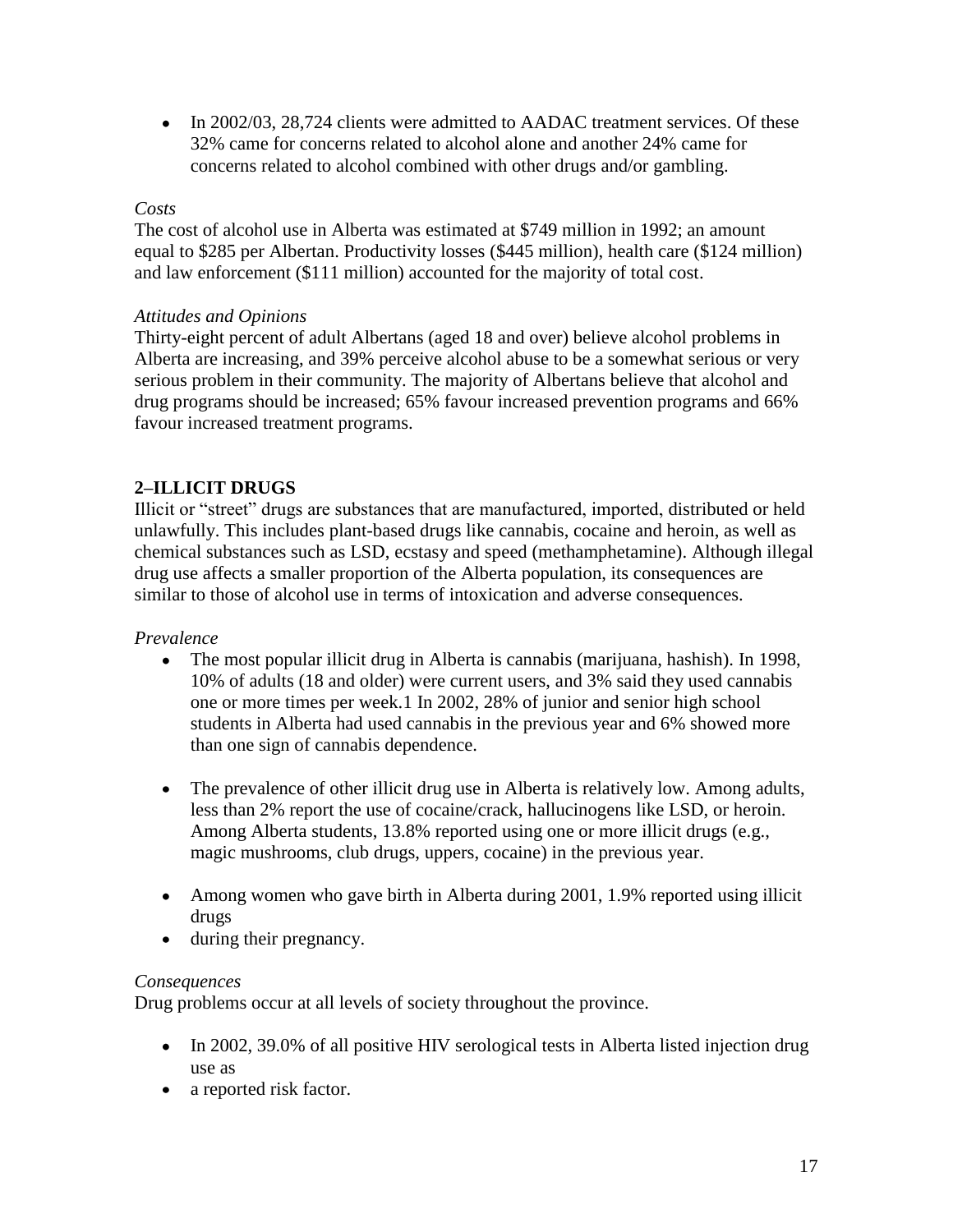- In 2000, the Chief Medical Examiner in Alberta investigated 205 deaths that were drug related and 49 that were drug- and alcohol-related. These included suicides resulting from overdose or poisoning, accidental deaths involving the use of drugs and/or alcohol, deaths directly caused by substance use, and deaths where drugs and/or alcohol were contributing factors.
- During 2001 there were 7,211 drug offences in Alberta, including possession, trafficking and importation. Alberta had a lower drug offence rate than the rest of Canada (235 per 100,000 of the population versus 296). Cannabis possession accounted for half (52%) of all drug offences in Alberta.
- Between April 2001 and March 2002, the needle exchange programs in Edmonton, Calgary, Red Deer, Grande Prairie and Lethbridge exchanged 1.5 million needles.
- $\bullet$ In 2002/03, 32% of AADAC clients were admitted to treatment for concerns about their drug use and 24% were admitted for concerns about their use of other drugs in combination with alcohol and/or gambling.

#### *Costs*

The economic and social costs of illicit drug use in Alberta were estimated at \$135 million in 1992. This was equal to \$51 per person. Most of these costs derive from productivity losses due to death and disability (\$88 million), followed by law-enforcement costs for police services, courts, corrections, customs and excise (\$30 million).

#### *Attitudes and Opinions*

More than half (56%) of adult Albertans (aged 18 and over) believe problems associated with drugs are increasing in Alberta and 39% perceive drug abuse to be a somewhat or very serious problem in their community.

## 3–MEDICATIONS

Medications include prescription and over-the-counter drugs. Most Albertans use medications to contribute to their health and well-being. However, some Albertans experience harmful consequences as a result of inappropriate pharmaceutical drug use.

#### *Distribution and Revenue*

There are 801 licensed pharmacies in Alberta.

In 2001/02, more than 8 million prescriptions were claimed under the Alberta Blue Cross Non-Group Plan\* resulting in a net compensation for drugs of \$349 million. Total drug expenditures in Alberta were \$1.3 billion in 2000; 76% of these expenditures were for prescribed drugs.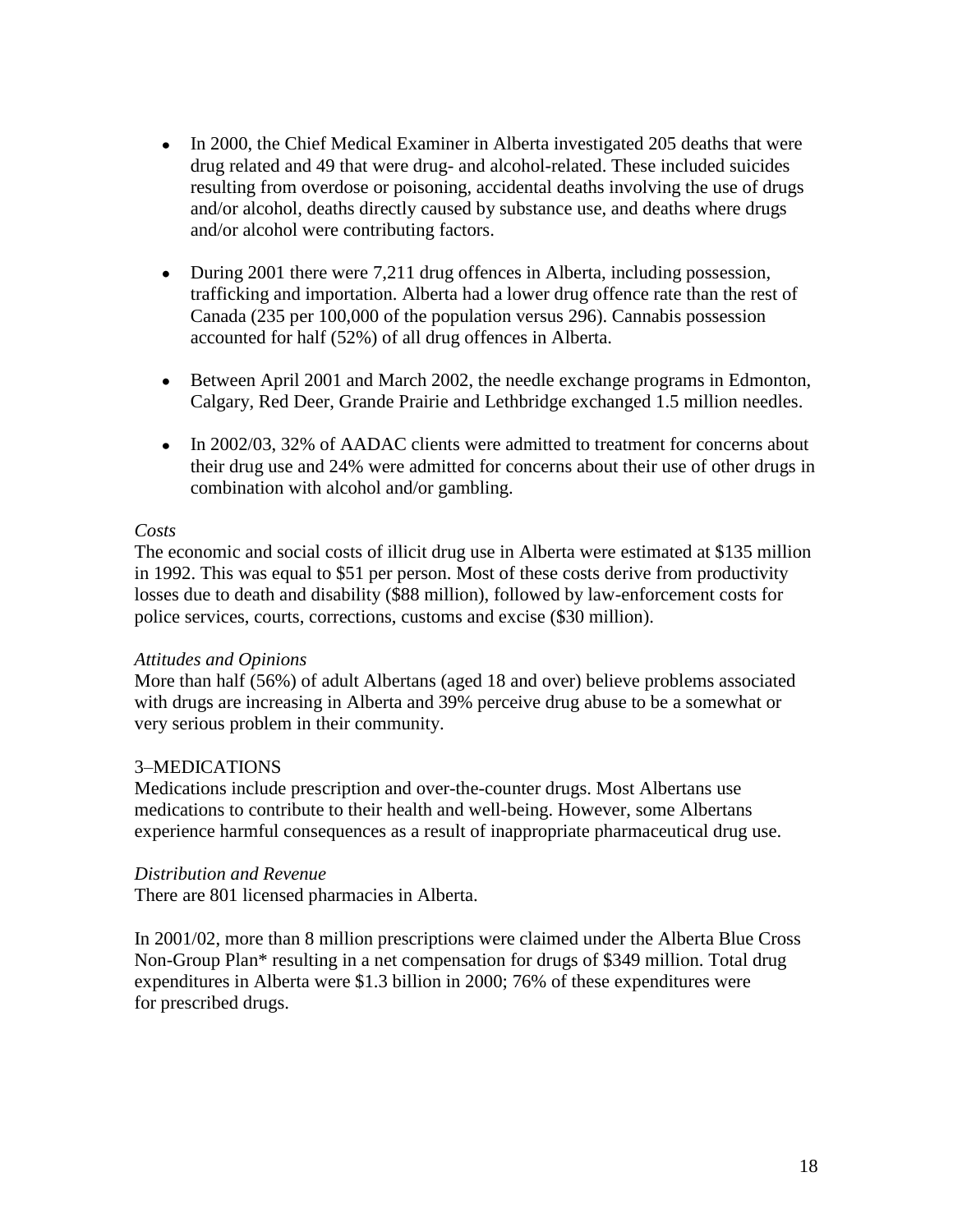### *Prevalence*

- In 1996/97, less than 10% of Albertans (aged 15 and older) reported using medications such as painkillers (7%), antidepressants (4%), sleeping pills (4%), or tranquillizers (2%).
- For all drug categories aside from opiates (e.g., codeine, morphine) and antidepressants, medication use in Alberta is similar to or below the national average.
- $\bullet$ The prevalence of medication use is influenced by a number of key factors including: age and sex, disease patterns in a given population, the availability of new drug products and prescribing practices.
- In 2001/02, seniors (aged 65 and older) accounted for approximately 78% of rescriptions covered by Alberta Blue Cross Non-Group Plan.\* The majority of prescriptions were treating ulcers, arthritis, high cholesterol and high blood pressure.

## *Consequences*

Concerns about medication misuse include:

(1) the addictive potential of certain prescription drugs; (2) inappropriate prescribing practices; (3) potential for diverting of medications to the black market through theft or prescription forgery; (4) escalating cost of prescription drugs; and (5) harmful patterns of consumption such as excessive or inappropriate use.

Prescription drug use is associated with considerable morbidity and mortality.

Medications are often used in combination with alcohol or other drugs, and may be used intentionally or unintentionally in lethal amounts resulting in hospitalization or death. An estimated 10% to 30% of elderly hospital patients are admitted because of medication toxicity.

\* Coverage is for seniors aged 65, their dependants, recipients of Alberta widow's pension and their dependants, individuals diagnosed as palliative who receive care at home and residents under 65 years not covered by an employee health plan.

## *Costs*

A 1995 study estimated that the inappropriate use of pharmaceuticals costs the Canadian economy \$3.5 to \$4.5 billion annually in direct health care costs (i.e., hospitalization, physician visits and laboratory tests). Adding indirect costs such as lost productivity and premature death increased the estimate to \$7 to \$9 billion annually.

## **5–TOBACCO**

After alcohol, tobacco is the most frequently used drug in Alberta. The number of adults who smoke has steadily decreased over the past 35 years as people have become more aware of the health consequences of smoking.

*Distribution and Revenue*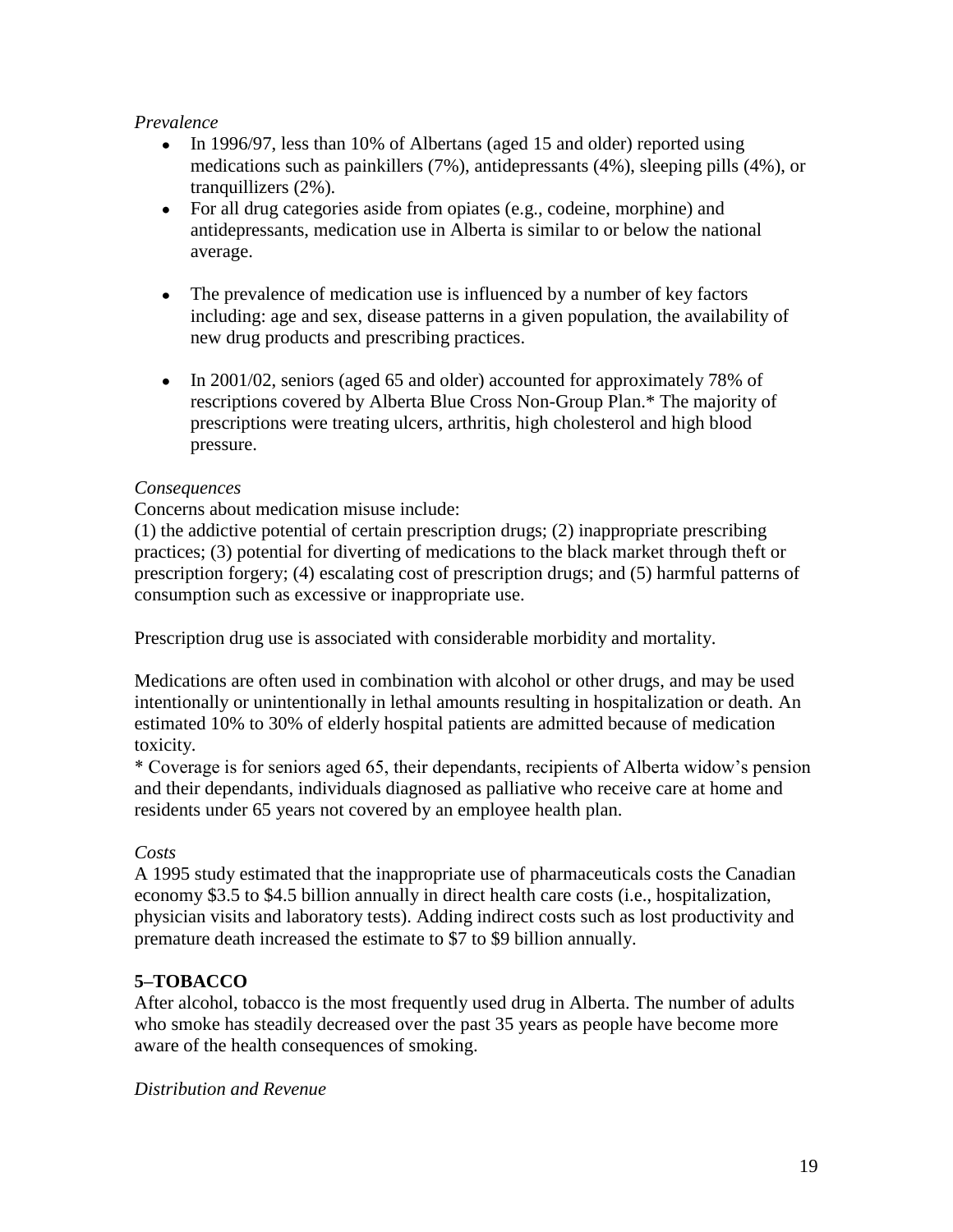There are an estimated 6,000 tobacco retailers in Alberta. These include magazine and tobacco shops, variety and convenience stores, supermarkets and grocery stores, and gas/service stations.

Provincial revenue from tobacco taxation increased to \$618 million in 2002/03 from \$374 million in 2001/02.3,4 This increase was due primarily to a tobacco tax increase. The Alberta Government collects \$32 per 200 cigarettes (or \$4 per package) and \$32 per 200 grams of loose tobacco.

## *Prevalence*

- In 2000/01, 27.6% of Albertans (age 12 and over) were current smokers. Prevalence was
- highest among young adults aged 20 to 24 years (37.8%).
- In 2002, 16.2% of students in grades 7 to 12 were cigarette smokers and 7.8% used chewing tobacco or snuff.
- Of women who gave birth in Alberta in 2001, 23.3% reported having smoked during their pregnancy. This includes those who quit smoking while they were pregnant.
- *Consequences*
- Lung cancer and heart disease contribute most to tobacco-related mortality. Smoking also leads to emphysema, other respiratory problems, and cancers of the lip, oral cavity and throat.
- Children's exposure to environmental smoke increases the risk of bronchitis, pneumonia,
- asthma and sudden infant death syndrome (SIDS).
- It is estimated that 3,400 Albertans die each year of smoking related causes. Premature death due to smoking results in over 35,500 potential years of life lost in Alberta each year.
- Between 1997 and 2001, over 2,310 fires reported in Alberta were related to smokers' materials. These fires resulted in 40 deaths, 284 injuries and over \$46 million in property
- damage.
- In 2001/02, the AGLC's Investigations Branch conducted 78 tobacco-related Investigations.

## *Costs*

The total cost of tobacco use in Alberta was estimated at \$728 million in 1992, an amount equal to \$277 per person. The primary costs associated with tobacco use are productivity losses (\$508 million) and health care (\$215 million).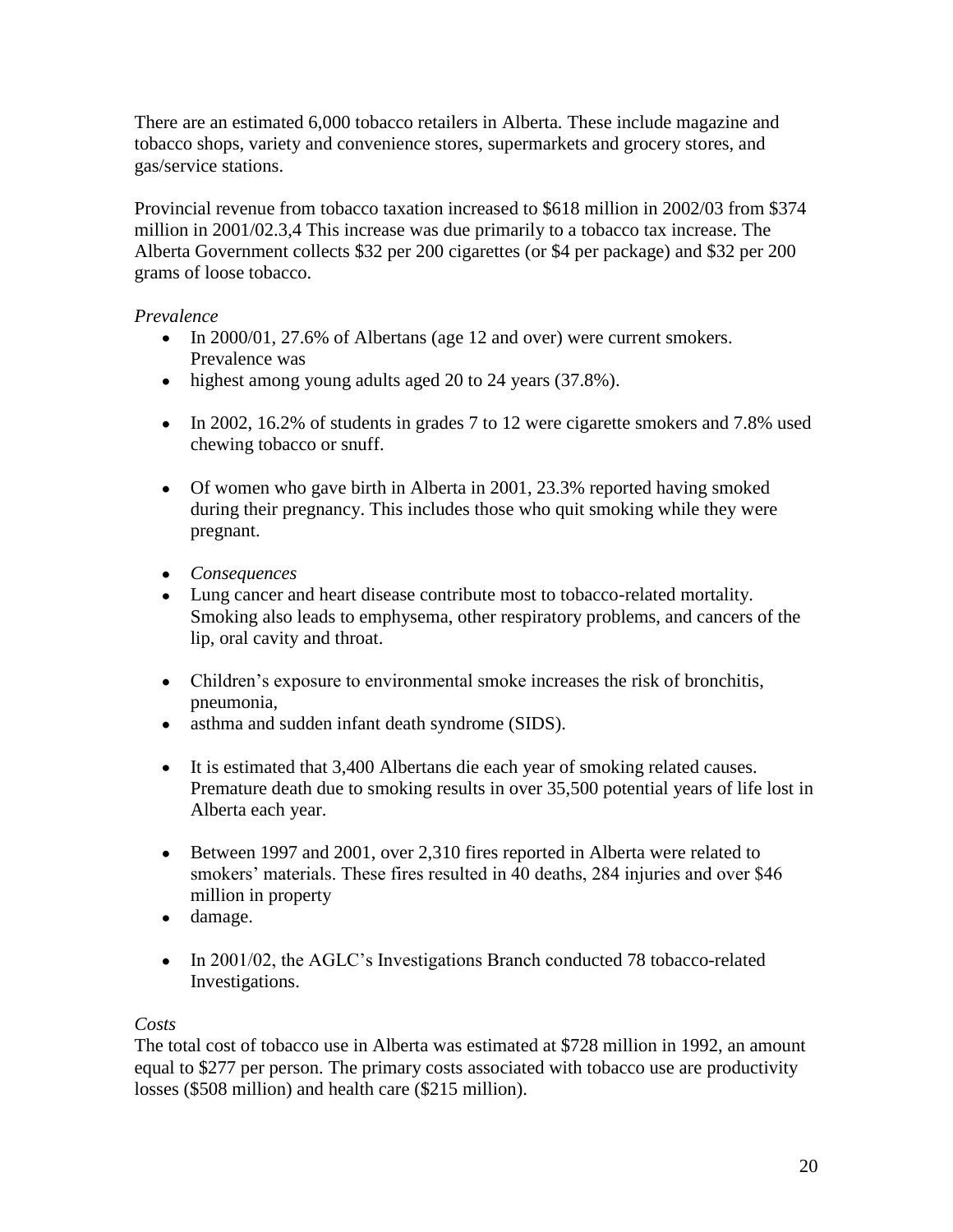#### *Attitudes and Opinions*

In North America, since the 1960s, the social acceptability of smoking has declined due to an increased awareness of the negative health consequences. In 2003, the majority of adult Albertans agreed that tobacco is highly addictive (95%), tobacco is a dangerous, cancer causing substance (91%), second-hand smoke poses a real and serious threat (86%) and tobacco has no safe level of use (82%).

Albertans feel that the problems associated with smoking are decreasing in the province; 45% feel the problems with tobacco use have decreased and 54% feel the problems with secondhand smoke have decreased. Despite this, the majority (65%) feel that tobacco reduction strategies to prevent smoking should be increased.

# **Alberta Youth Experience Survey – Summary Report**

**Source:** http://parent.aadac.com/content/corporate/research/TAYES-SumReportBook.pdf

## **Prevalence of Use**

*In the fall of 2002, the Alberta Alcohol and Drug Abuse Commission (AADAC) undertook The Alberta Youth Experience Survey 2002 to establish a benchmark of current substance use and gambling activity among Alberta youth. The survey also examined key risk and protective factors correlated with use or participation. The results are summarized in this report.* 

● Alberta youth exhibit the same general substance use/gambling participation patterns occurring across North America.

• *The Alberta Youth Experience Survey 2002* found alcohol, at 56.3%, to be the most frequently used substance by Alberta adolescents in grades 7-12 at least once over the last 12 months.

• The next most used substances were cannabis (marijuana or hash) at 27.6%, and cigarettes at 16.2%.

• Adolescent alcohol use in Alberta (56.3%) is lower than in Ontario (65.5%) and higher than Nova Scotia (51.7%).

● Youth use of alcohol in Alberta increases by grade (17.6% in grade 7 to 81.2% in grade 12).

• 13% of youth who drank reported signs of abusing alcohol.

• Alberta has the lowest youth smoking rate at 16.2% compared to Ontario at 23.6% and Nova Scotia at 23.2%.

● 7.8% of Alberta youth report use of chewing tobacco compared to 4.8% in Nova Scotia.

• Cannabis is by far the most used illicit drug among Alberta youth (27.6%), followed by mescaline/magic mushrooms (10.4%), inhalants (5.6%) and club drugs such as ecstasy and crystal meth (5.3%).

● Cannabis use by Alberta teenagers (27.6%) is lower than Ontario (29.8%) and Nova Scotia (37%).

● Use of Cannabis by Alberta adolescents at least once in the last 12 months increases from 11.8% in grades 7-9 to 41.9% in grades 10-12.